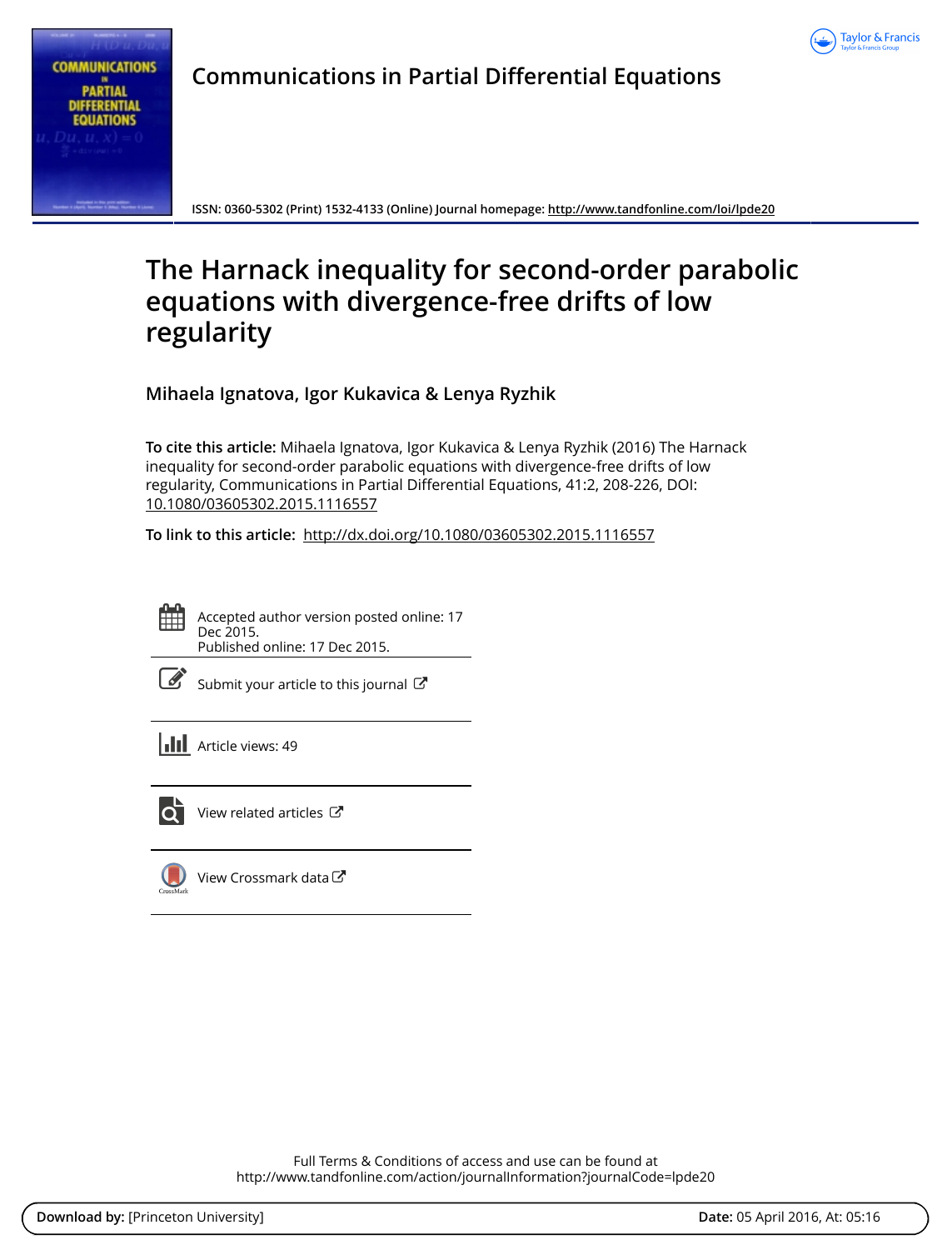

# **The Harnack inequality for second-order parabolic equations with divergence-free drifts of low regularity**

Mih[a](#page-1-0)ela Ignatovaª, Igor Kukavicaʰ, and Lenya Ryzhikʰ

<span id="page-1-0"></span><sup>a</sup>Department of Mathematics, Princeton University, Princeton, NJ, USA; <sup>b</sup>Department of Mathematics, University of Southern California, Los Angeles, CA, USA

#### ABSTRACT

We establish the Harnack inequality for advection-diffusion equations with divergence-free drifts by adapting the classical Moser technique to parabolic equations with drifts with regularity lower than the scale invariant spaces.

#### <span id="page-1-1"></span>ARTICLE HISTORY

Received 23 April 2013 Accepted 11 April 2015

## **KEYWORDS**

Harnack inequality; regularity; advection-diffusion equations

MATHEMATICS SUBJECT CLASSIFICATION 35B35; 35B65; 35K10; 35Q35

## **1. Introduction**

In this paper, we address the qualitative properties of solutions to the parabolic equation

<span id="page-1-2"></span>
$$
u_t - \Delta u + b \cdot \nabla u = 0 \quad \text{in } \Omega,\tag{1.1}
$$

where b is a given divergence free vector field of low regularity, and  $\Omega$  is a space-time domain. The study of such equations with non-smooth drifts  $b(x, t)$  is motivated by the need to understand the qualitative and quantitative properties of nonlinear partial differential equations, where the drift depends on the solution  $u$  and its first derivatives and for which we often do not have a priori bounds available except in some very low regularity spaces. Advection-diffusion equations of the form  $(1.1)$  often arise in applications with the additional divergence-free condition div  $b = 0$ , in particular, in problems involving incompressible fluids. Several important recent papers have addressed regularity of the solutions of the linear advection-diffusion equations with very little smoothness assumptions on the divergence free drift  $[2, 3, 6, 11, 16, 17, 20]$  $[2, 3, 6, 11, 16, 17, 20]$  $[2, 3, 6, 11, 16, 17, 20]$  $[2, 3, 6, 11, 16, 17, 20]$  $[2, 3, 6, 11, 16, 17, 20]$  $[2, 3, 6, 11, 16, 17, 20]$  $[2, 3, 6, 11, 16, 17, 20]$  $[2, 3, 6, 11, 16, 17, 20]$  $[2, 3, 6, 11, 16, 17, 20]$  $[2, 3, 6, 11, 16, 17, 20]$  $[2, 3, 6, 11, 16, 17, 20]$  $[2, 3, 6, 11, 16, 17, 20]$  (cf. also  $[1, 4, 10, 12]$  $[1, 4, 10, 12]$  $[1, 4, 10, 12]$  $[1, 4, 10, 12]$  $[1, 4, 10, 12]$  $[1, 4, 10, 12]$ ). Here we study this problem for the parabolic equation [\(1.1\)](#page-1-2) with a divergence-free "supercritical" drift b. Criticality here refers to the following property: the usual parabolic rescaling  $x\to\lambda x,$   $t\to\lambda^2t$  leaves the equation invariant if the drift term in the equation satisfies  $b \in L_t^q L_x^p$  with  $2/q + n/p = 1$ . Accordingly, we say that the drift is critical if this relation holds, is subcritical if  $2/q + n/p < 1$  and is supercritical if  $2/q + n/p > 1$ .

The subcritical drifts were addressed in the classical paper  $[15]$  (cf. also  $[5, 14, 19]$  $[5, 14, 19]$  $[5, 14, 19]$  $[5, 14, 19]$ ). Our main result is the Harnack-type inequality for parabolic advection-diffusion equations with a supercritical drift. We use the notation

<span id="page-1-3"></span>
$$
Q_R^*(x_0, t_0) = \{(x, t) \in \mathbb{R}^{n+1} : |x - x_0| < R, \ t_0 < t < t_0 + R^2\} \tag{1.2}
$$

**CONTACT** Lenya Ryzhik **&** [ryzhik@math.stanford.edu](mailto:ryzhik@math.stanford.edu) **Department of Mathematics, Stanford University, Stanford, CA** 94305, USA.

<sup>© 2016</sup> Taylor & Francis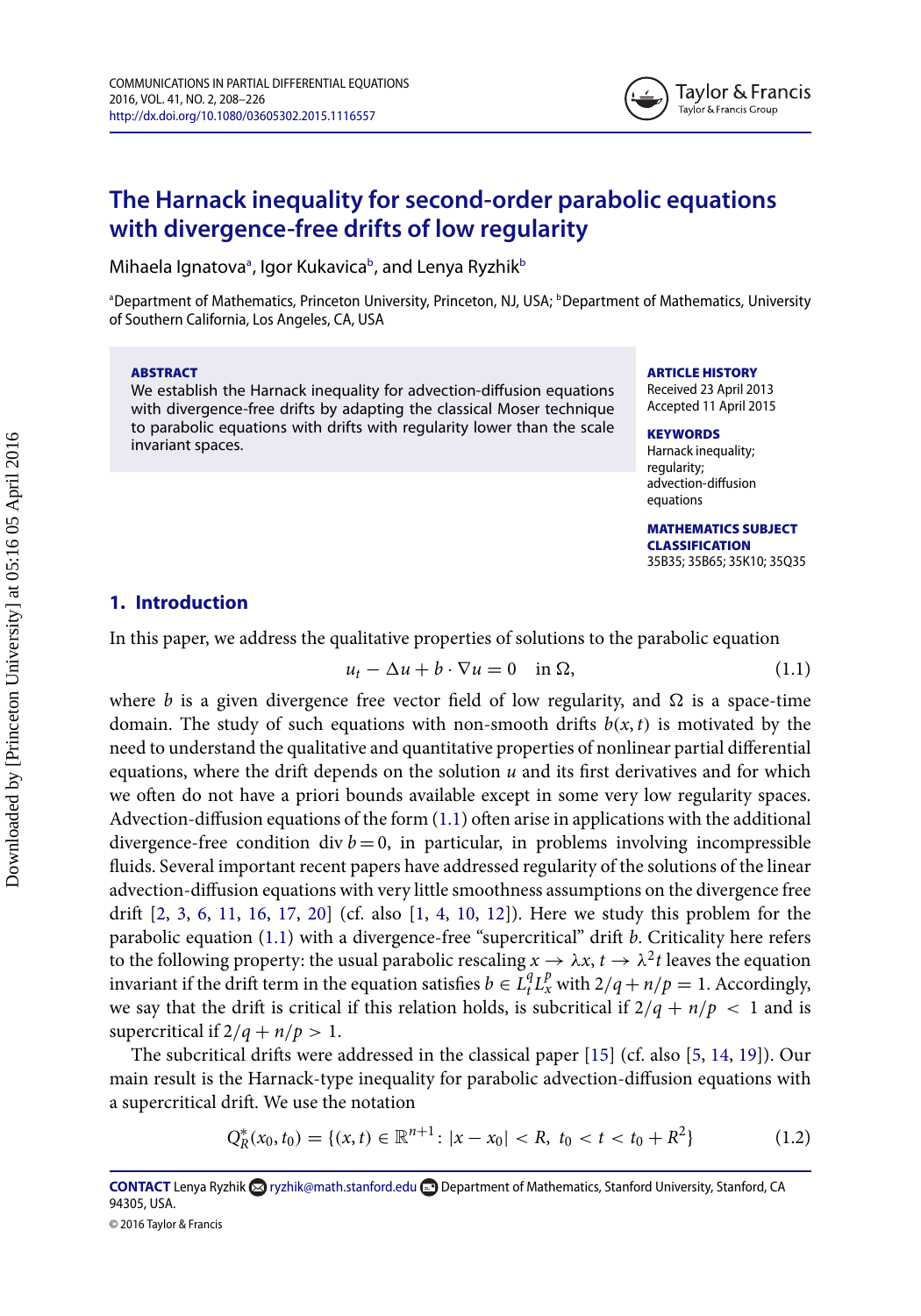for the parabolic cylinder centered at the bottom and

<span id="page-2-2"></span>
$$
Q_R(x_0, t_0) = \{(x, t) \in \mathbb{R}^{n+1} : |x - x_0| < R, \ t_0 - R^2 < t < t_0\} \tag{1.3}
$$

<span id="page-2-0"></span>for the parabolic cylinder centered at the top. For simplicity, we write  $Q_R = Q_R(0, 0)$ .

**Theorem 1.1.** Let u be a nonnegative Lipschitz solution to the parabolic equation

$$
u_t - \Delta u + b \cdot \nabla u = 0 \quad \text{in } \Omega,\tag{1.4}
$$

that is,

$$
\int_{\Omega} \partial_t u \varphi + \int_{\Omega} \partial_j u \partial_j \varphi + \int_{\Omega} b_j \partial_j u \varphi = 0 \tag{1.5}
$$

for any Lipschitz function  $\varphi\geq 0$  in  $\Omega$  and  $\varphi=0$  in  $\Omega^c$ . Assume that  $b\in L^{\bar q}(\Omega)\cap L^\infty L^2(\Omega)$ with  $n/2 + 1 < \bar{q} \le n + 2$  and div  $b = 0$  in the sense of distributions. Then for any  $Q_{2R} \subset \Omega$ ,

<span id="page-2-1"></span>
$$
\sup_{Q_{R/2}(0,-3R^2)} u \le \left( C + C(R^{1-(n+2)/\bar{q}} \|b\|_{L^{\bar{q}}})^{1/(2-(n+2)/\bar{q})} \right)^{C(n)/p_0} \inf_{Q_R} u,
$$
(1.6)

where  $p_0 = 1/(CM_R^C)$  and  $M_R = 1 + (R^{1-n/2} ||b||_{L^{\infty}L^2})^2 + R^{1-(n+2)/\bar{q}} ||b||_{L^{\bar{q}}}$ .

Here, and elsewhere in this paper, the symbol C denotes a large constant which depends on the parameters  $\bar{q}$  and  $n$ , and on the domain  $\Omega\subset \mathbb{R}^{n+1}.$  Also, we denote the anisotropic Lebesgue spaces by  $L^p L^q(\Omega) = L^p_t L^q_x(\Omega)$ , and in the case when  $p = q$  by  $L^q(\Omega) = L^q_x$  $C^q_{x,t}(\Omega).$ 

**Remark 1.2.** The statement of Theorem [1.1](#page-2-0) remains valid for divergence-free drifts b in the more general anisotropic supercritical Lebesgue space  $L^l L^{\bar q}(\Omega)$  with  $1\,\leq\,2/l+n/\bar q\,<$ 2 and satisfying the additional condition  $b \in L^{\infty}L^2(\Omega)$ . In Lemma [2.1,](#page-3-0) we use these anisotropic spaces for the drift, while in Lemma [3.1](#page-8-0) we set  $l = \bar{q}$  for convenience of the presentation. We explain modifications needed to treat the more general case after the proof of Lemma [3.3.](#page-11-0)

**Remark 1.3.** The requirement on  $u$  to be a Lipschitz generalized solution to  $(1.1)$  is sufficient in order to guarantee that the drift term

$$
\int_{\Omega} b_j \partial_j u \varphi \tag{1.7}
$$

is bounded when  $b$  belongs to a low regularity (supercritical) space. Note that the Lipschitz assumption can be relaxed to obtain the Harnack inequality [\(1.6\)](#page-2-1) for weak solutions satisfying  $u \in L^{\infty}L^2(\Omega)$  and  $\nabla u \in L^2L^2(\Omega)$  provided some additional regularity assumptions are imposed on the drift (cf.  $[16]$ , page 19).

The qualitative properties of solutions to the equation [\(1.1\)](#page-1-2) have been extensively studied in the past. In particular, Harnack's inequality for the second order parabolic equation

$$
u_t - \partial_i(a_{ij}(x, t)\partial_j u) = 0
$$

in the self-adjoint form, with measurable strongly elliptic coefficients  $a_{ij}$  was obtained in the seminal work of Moser [\[14\]](#page-19-13) for subcritical drifts and no lower order terms. In [\[13\]](#page-19-15), Lieberman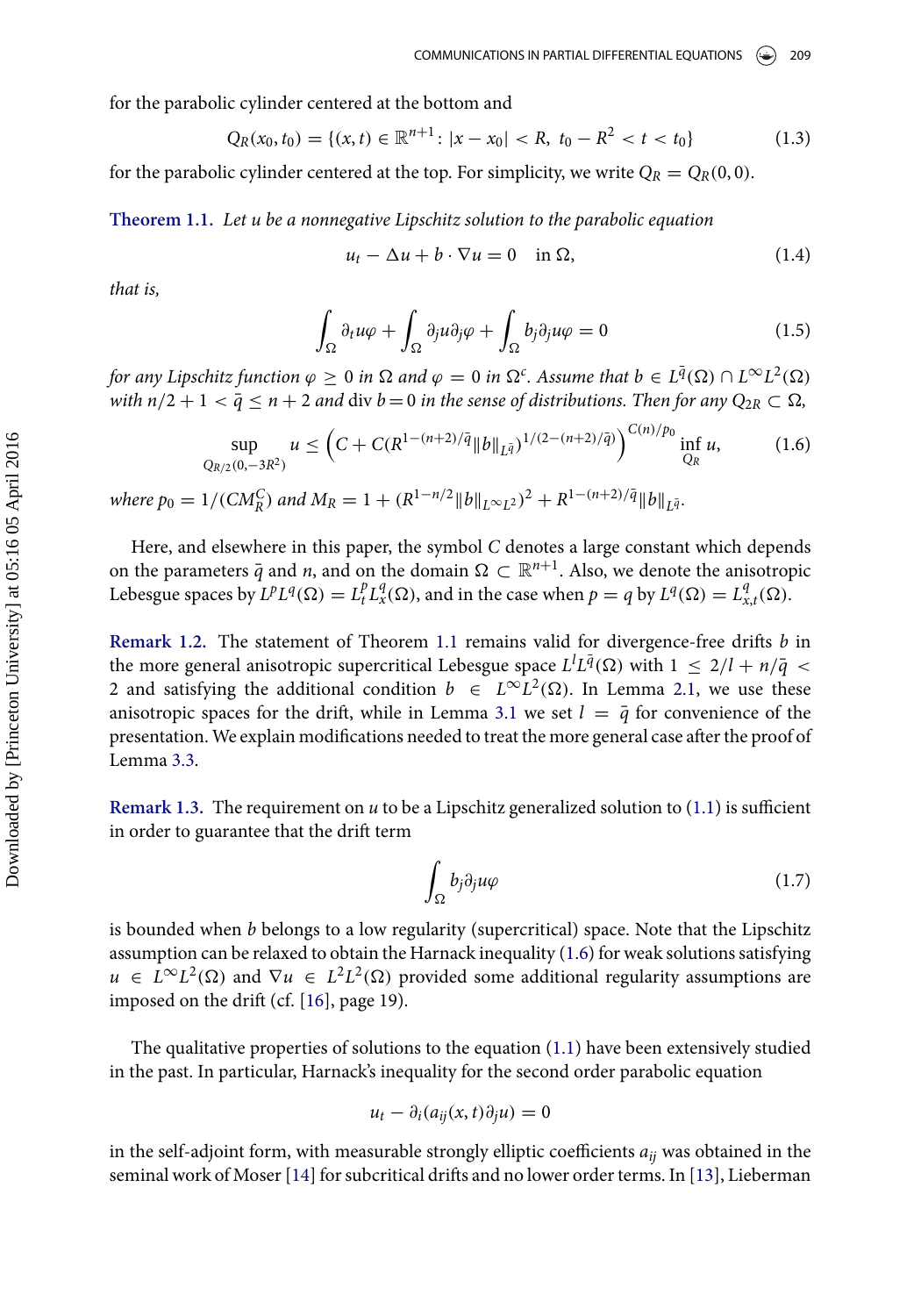established the Harnack inequality in the case of non-zero lower-order coefficients, when the drift is in a subcritical Morrey space.

Recently, Nazarov and Ural'tseva proved in [\[16\]](#page-19-4) that the assumptions on the divergence free drift  $b$  may be significantly relaxed to allow it to lie in the scale invariant (critical) Morrey spaces  $M_{l,a}^{n/q+2/l-1}$  $\frac{d\mathcal{L}}{d\mathcal{L}}|_{\mathcal{A}}$  for all q and l satisfying  $1 \leq n/q + 2/l < 2$ . Seregin et al. (cf. [\[17\]](#page-19-5)) established the Harnack inequality when  $b$  belongs to  $L^\infty(BMO^{-1}),$  which is also a critical (scale-invariant) condition. In our previous paper [\[9\]](#page-19-16), we obtained a Harnack inequality for elliptic equations with supercritical divergence-free drifts. The purpose of the present paper is to address the more challenging parabolic case. Note that the approach from [\[9\]](#page-19-16) does not apply here.

It is well-known that Harnack-type inequality implies Hölder regularity of solutions to  $(1.1)$  when the drift lies in a *critical* (scale-invariant) space. However, due to *supercritical* assumptions on the drift in Theorem  $1.1$ , one cannot deduce from  $(1.6)$  the Hölder continuity of the solutions. Note that in general the solutions to  $(1.1)$  with *supercritical* drifts may not satisfy even weaker continuity properties. For instance, in [\[18\]](#page-19-17) it was proven that in two dimension the solutions of  $(1.1)$  may become discontinuous in finite time provided the drift *b* is divergence free and  $b \in L^{\infty} L^p(\mathbb{R}^2)$  with  $p \in [1, 2)$ . On the other hand, using the Harnack inequality  $(1.6)$ , we were able to obtain in [\[8\]](#page-19-18) the uniform continuity of solutions to  $(1.1)$  with a divergence-free drift that belongs to a slightly supercritical logarithmic Morrey space.

The paper is organized as follows. In Section 2, we establish the local boundedness of nonnegative Lipschitz subsolutions to [\(1.1\)](#page-1-2) by using Moser's iteration. This result of independent interest was previously obtained in [\[16\]](#page-19-4). However, the bound [\(2.2\)](#page-4-0) with an explicit dependence on the parameters is needed for establishing the validity of Theorem [1.1,](#page-2-0) and thus we provide our proof here for completeness. The rest of the paper, Section 3, is devoted to the lower bound of the infimum of Lipschitz supersolutions to [\(1.1\)](#page-1-2), stated in Lemma [3.1.](#page-8-0) We proceed by deriving consecutive estimates on the nonnegative supersolution  $w = \log_+(u/K)$ , where the constant K is determined in the initial step (cf. Lemma [3.2\)](#page-8-1) and depends on the values of the supersolution  $u$  to [\(1.1\)](#page-1-2). Here we follow the approach of Lieberman [\[13\]](#page-19-15). We emphasize that this initial step requires an additional assumption on the drift  $b \in L^{\infty}L^2(\Omega)$  which was not needed in the elliptic case (cf. [\[9\]](#page-19-16)). In Lemma [3.3,](#page-11-0) we establish an estimate which allows us to bootstrap the initial bounds on w from Lemma [3.2](#page-8-1) to higher  $L^{\sigma}$ -norms for any  $\sigma \in [1, (n + 2)/n)$ . Using Lemma [3.3,](#page-11-0) we also obtain a bound on  $\|\nabla w\|_{L^2}$  in Subsection 3.3, which is essential for estimating higher norms. Then, the aforementioned estimates on all the higher norms are deduced by using Moser's iteration technique (see Subsection 3.4). The lower bound on the infimum then follows from the auxiliary assertion in Lemma [3.5.](#page-18-0) Our main result is a consequence of Lemmas [2.1](#page-3-0) and [3.1.](#page-8-0)

#### **2. Local boundedness**

In this section, we show that any nonnegative Lipschitz subsolution of [\(1.1\)](#page-1-2) is locally bounded when the divergence free drift belongs to the anisotropic Lebesgue spaces  $L^lL^{\bar q}(\Omega)$  for all  $l$  and  $\overline{q}$  satisfying  $1 \leq 2/l + n/\overline{q} < 2$ .

<span id="page-3-0"></span>**Lemma 2.1.** Assume that u is a nonnegative Lipschitz subsolution to the equation

<span id="page-3-1"></span>
$$
u_t - \Delta u + b \cdot \nabla u = 0 \tag{2.1}
$$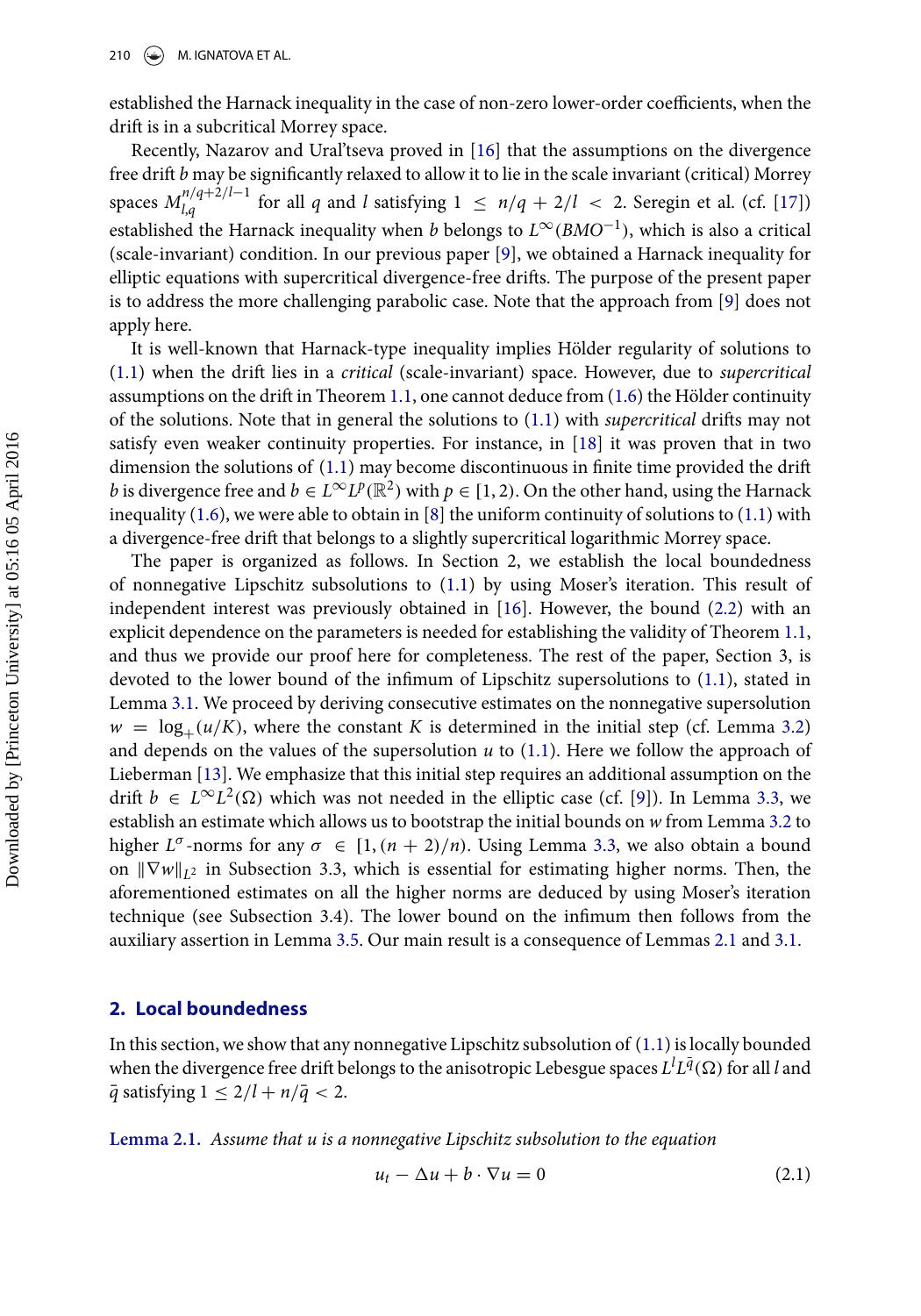with  $b \in L^l L^{\bar q}(\Omega)$  for  $1 \leq 2/l + n/{\bar q} < 2$  and  $\mathrm{div}~b \leq 0$  in the sense of distributions. Then for any  $Q_R \subset \Omega$ ,  $p > 0$ , and  $0 < \theta < \tau < 1$ 

<span id="page-4-0"></span>
$$
\sup_{Q_{\theta R}} u \le C \left( 1 + \left( R^{1 - 2/l - n/\bar{q}} \| b \|_{L^l(L^{\bar{q}}(\Omega))} \right)^{1/(2 - 2/l - n/\bar{q})} \right)^{(n+2)/p} R^{-(n+2)/p} \| u \|_{L^p(Q_{\tau R})}, \tag{2.2}
$$

where  $C = C(n, p, l, \overline{q}, \theta, \tau)$  is a positive constant.

Proof of Lemma [2.1.](#page-3-0) Let u be a nonnegative Lipschitz subsolution of [\(2.1\)](#page-3-1) in  $\Omega$ , that is,

<span id="page-4-1"></span>
$$
\int_{\Omega} \partial_t u \varphi + \int_{\Omega} \partial_j u \partial_j \varphi + \int_{\Omega} b_j \partial_j u \varphi \le 0 \tag{2.3}
$$

for any Lipschitz function  $\varphi \geq 0$  in  $\Omega$  and  $\varphi = 0$  in  $\Omega^c$ .

Without loss of generality, we may assume that that  $R = 1$ . We use in [\(2.3\)](#page-4-1) test functions of the form

$$
\varphi = \left(\frac{\beta}{2} + 1\right) u^{\beta + 1} \eta^{2\gamma} \chi_{\{t \leq T\}}
$$

with a Lipschitz cut-off function  $\eta$  in  $Q_{\tau}$ , such that  $0 \leq \eta \leq 1$ , and the constants  $\beta > 0$ and  $\gamma\,>\,0$  to be set later—below, we let  $\beta\,\rightarrow\,+\infty$  with  $\gamma$  remaining fixed. This gives, for  $T \in (-\tau^2, 0)$ 

<span id="page-4-2"></span>
$$
\begin{split}\n&\left(\frac{\beta}{2}+1\right) \int_{Q_{\tau}} (\partial_{t}u)(u^{\beta+1}) \eta^{2\gamma} \chi_{\{t \leq T\}} + \left(\frac{\beta}{2}+1\right) \int_{Q_{\tau}} (\partial_{j}u) \left(\partial_{j}(u^{\beta+1})\right) \eta^{2\gamma} \chi_{\{t \leq T\}} \\
&+ \left(\frac{\beta}{2}+1\right) \int_{Q_{\tau}} u^{\beta+1} \partial_{j}u \left(\partial_{j}(\eta^{2\gamma})\right) \chi_{\{t \leq T\}} + \left(\frac{\beta}{2}+1\right) \\
&\times \int_{Q_{\tau}} b_{j}u^{\beta+1} (\partial_{j}u) \eta^{2\gamma} \chi_{\{t \leq T\}} \leq 0.\n\end{split} \tag{2.4}
$$

Set  $w = u^{\beta/2+1}$ , so that

$$
\partial_j w = \left(\frac{\beta}{2} + 1\right) u^{\beta/2} \partial_j u.
$$

Using [\(2.4\)](#page-4-2), we get, integrating the first term by parts in time:

<span id="page-4-3"></span>
$$
\frac{1}{2} \int_{B_{\tau}} w^2 \eta^{2\gamma} \Big|_{t=T} + \frac{\beta + 1}{\beta/2 + 1} \int_{Q_{\tau}} |\nabla w|^2 \eta^{2\gamma} \chi_{\{t \le T\}} \n\le -2\gamma \int_{Q_{\tau}} (\partial_j w) w \eta^{2\gamma - 1} (\partial_j \eta) \chi_{\{t \le T\}} - \int_{Q_{\tau}} b_j (\partial_j w) w \eta^{2\gamma} \chi_{\{t \le T\}} \n+ \gamma \int_{Q_{\tau}} w^2 \eta^{2\gamma - 1} (\partial_t \eta) \chi_{\{t \le T\}}.
$$
\n(2.5)

Here we have utilized the fact that  $\eta(x, -\tau^2) = 0$ . For the first term in the right side of [\(2.5\)](#page-4-3) we have

<span id="page-4-4"></span>
$$
-2\gamma \int_{Q_{\tau}} (\partial_j w) w \eta^{2\gamma-1}(\partial_j \eta) \chi_{\{t \le T\}} = \gamma \int_{Q_{\tau}} w^2 \left( \eta^{2\gamma-1} \Delta \eta + (2\gamma - 1) \eta^{2\gamma-2} |\nabla \eta|^2 \right) \chi_{\{t \le T\}},
$$
\n(2.6)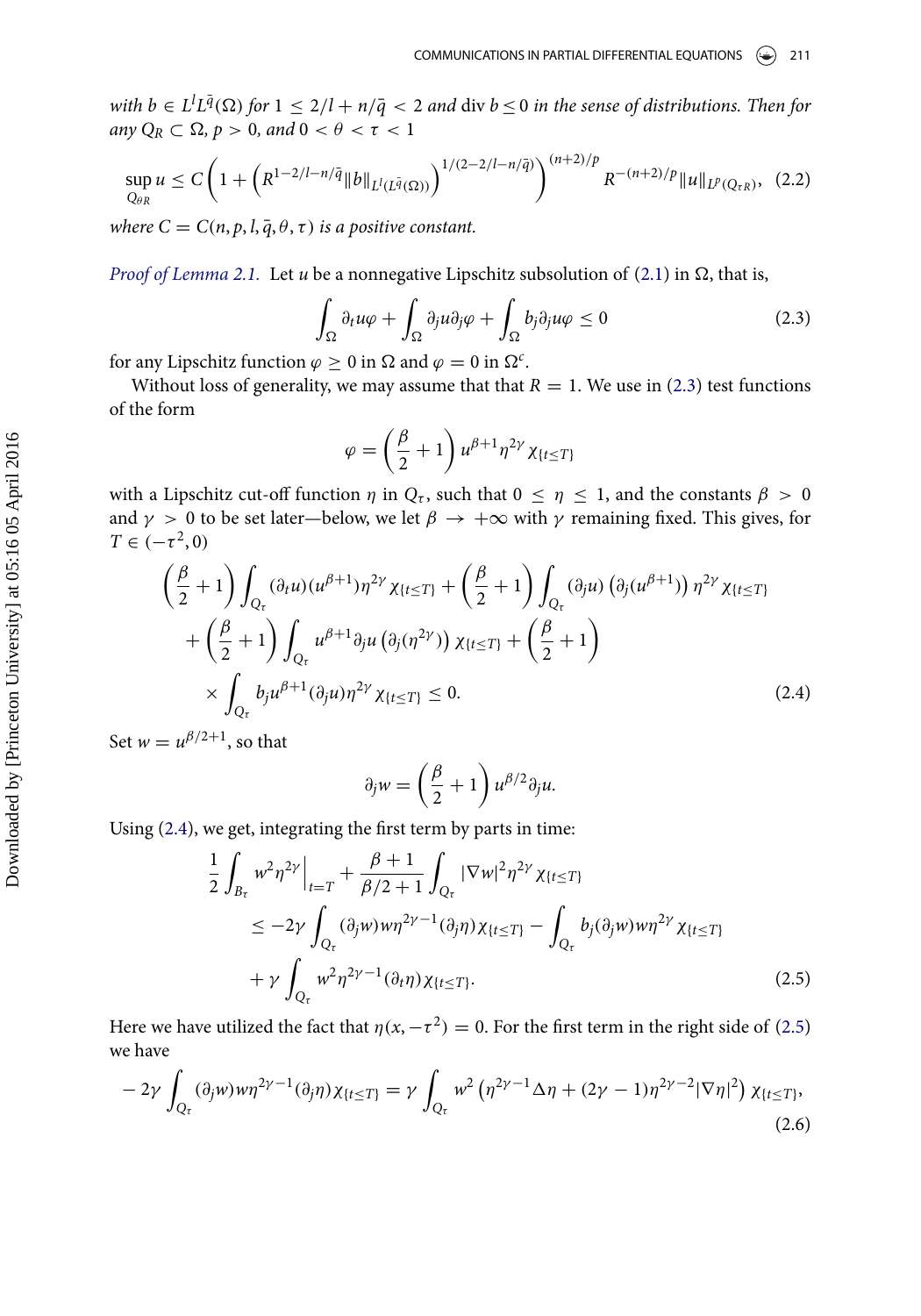while for the second term

<span id="page-5-0"></span>
$$
-\int_{Q_{\tau}} b_j(\partial_j w) w \eta^{2\gamma} \chi_{\{t \le T\}} = \frac{1}{2} \int_{Q_{\tau}} (\partial_j b_j) w^2 \eta^{2\gamma} \chi_{\{t \le T\}} + \gamma \int_{Q_{\tau}} b_j w^2 \eta^{2\gamma - 1} (\partial_j \eta) \chi_{\{t \le T\}} \le \gamma \int_{Q_{\tau}} b_j w^2 \eta^{2\gamma - 1} (\partial_j \eta) \chi_{\{t \le T\}} \tag{2.7}
$$

since div  $b \leq 0$ .

Next, let  $\gamma_0 = 2/l + n/\bar{q}$ . Then, by assumption, we have  $\gamma_0 \in [1, 2)$ . We also choose  $\gamma = 1/(2 - \gamma_0)$ , so that  $\gamma \gamma_0 = 2\gamma - 1$ . By Hölder's inequality we have the following estimate for the right side in [\(2.7\)](#page-5-0):

<span id="page-5-1"></span>
$$
\int_{Q_{\tau}} b_j w^2 \eta^{2\gamma - 1}(\partial_j \eta) \chi_{\{t \le T\}} \le \int_{Q_{\tau}} |b_j| |w \eta^{\gamma}|^{\gamma_0} |w|^{2 - \gamma_0} |\partial_j \eta| \chi_{\{t \le T\}}\le \|b\|_{L^1_t L^{\bar{q}}_x} \|w \eta^{\gamma} \chi_{t \le T} \|_{L^s_t L^r_x}^{\gamma_0} \|w \nabla \eta\|^{1/(2 - \gamma_0)} \chi_{t \le T} \|_{L^2_{t,x}}^{2 - \gamma_0}.
$$
\n(2.8)

Here  $s$  and  $r$  are determined by

$$
\frac{1}{\bar{q}} + \frac{\gamma_0}{r} + \frac{2 - \gamma_0}{2} = 1
$$

and

$$
\frac{1}{l} + \frac{\gamma_0}{s} + \frac{2 - \gamma_0}{2} = 1.
$$

It is easy to verify that  $2/s + n/r = n/2$ —this is how  $\gamma_0$  was chosen. Now, Young's and the interpolation inequality

<span id="page-5-4"></span>
$$
||f||_{L_t^s L_x^r} \le C||f||_{L_t^\infty L_x^2}^{1-\alpha} ||\nabla f||_{L_{t,x}^2}^{\alpha}
$$
\n(2.9)

with  $2/s + n/r = n/2$  and  $\alpha = n/2 - n/r$ , applied to the right side of [\(2.8\)](#page-5-1), imply

<span id="page-5-2"></span>
$$
\int_{Q_{\tau}} b_j w^2 \eta^{2\gamma - 1}(\partial_j \eta) \chi_{\{t \le T\}} \le \epsilon \|w\eta^{\gamma} \chi_{t \le T}\|_{L_t^2 L_x^r}^2 + C \|b\|_{L_t^l L_x^{\bar{q}}}^{2/(2-\gamma_0)} \|w|\nabla \eta|^{1/(2-\gamma_0)} \chi_{t \le T}\|_{L_{t,x}^2}^2
$$
\n
$$
\le \frac{1}{2} \left( \|w\eta^{\gamma} \chi_{t \le T}\|_{L_t^{\infty} L_x^2}^2 + \|\nabla(w\eta^{\gamma})\chi_{t \le T}\|_{L_{t,x}^2}^2 \right) + C \|b\|_{L_t^l L_x^{\bar{q}}}^{2/(2-\gamma_0)} \|w|\nabla \eta|^{1/(2-\gamma_0)} \chi_{t \le T}\|_{L_{t,x}^2}^2.
$$
\n(2.10)

By [\(2.5\)](#page-4-3), [\(2.6\)](#page-4-4), and [\(2.10\)](#page-5-2), we obtain, for any  $-\tau^2 < T < 0$ :

<span id="page-5-3"></span>
$$
\int_{B_{\tau}} u^{\beta+2}(T)\eta^{2\gamma}(T) + \int_{Q_{\tau}} |\nabla(u^{\beta/2+1}\eta^{\gamma})|^2 \chi_{\{t \leq T\}} \n\leq C \int_{Q_{\tau}} u^{\beta+2}\eta^{2\gamma-1} |\Delta\eta| \chi_{\{t \leq T\}} + C \int_{Q_{\tau}} u^{\beta+2}\eta^{2\gamma-2} |\nabla\eta|^2 \chi_{\{t \leq T\}} \n+ C \int_{Q_{\tau}} u^{\beta+2}\eta^{2\gamma-1} |\partial_t \eta| \chi_{\{t \leq T\}} + C \|b\|_{L_t^l L_x^{\bar{q}}}^{2/(2-\gamma_0)} \|u^{\beta/2+1} |\nabla\eta|^{1/(2-\gamma_0)} \chi_{t \leq T}\|_{L_{t,x}^2}^2 \n+ \frac{1}{2} \|u^{\beta/2+1}\eta^{\gamma} \chi_{t \leq T}\|_{L_t^{\infty} L_x^2}^2.
$$
\n(2.11)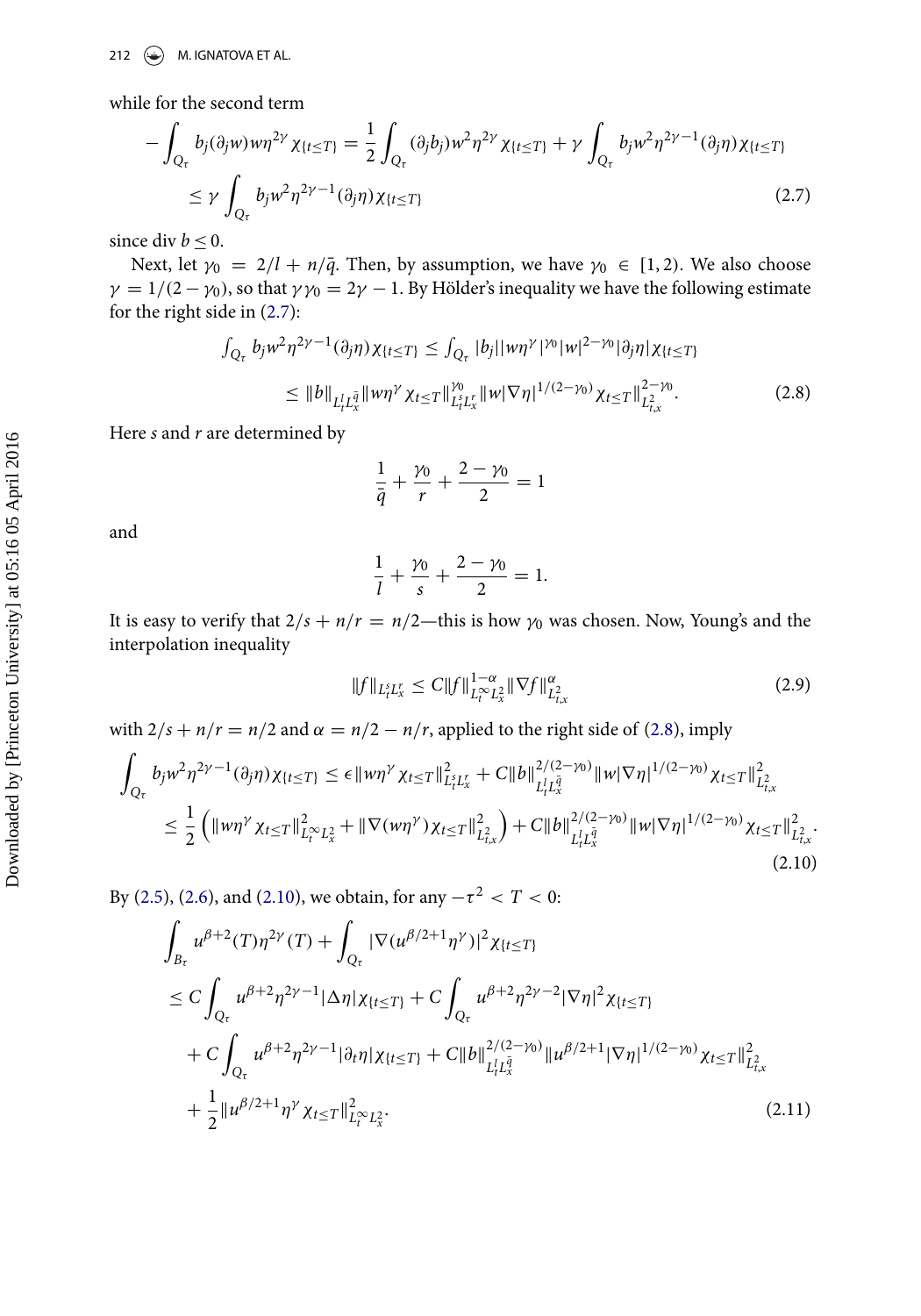As this inequality holds for all  $-\tau^2 < T <$  0, we may take the supremum over  $T$  to eliminate the  $L_t^{\infty} L_x^2$ -norm in the right side. Namely, from [\(2.11\)](#page-5-3), we have

$$
\sup_{T \in [-\tau^2, 0]} \int_{B_{\tau}} u^{\beta+2} (T) \eta^{2\gamma} (T)
$$
\n
$$
\leq C \int_{Q_{\tau}} u^{\beta+2} \eta^{2\gamma-1} |\Delta \eta| + C \int_{Q_{\tau}} u^{\beta+2} \eta^{2\gamma-2} |\nabla \eta|^{2} + C \int_{Q_{\tau}} u^{\beta+2} \eta^{2\gamma-1} |\partial_{t} \eta|
$$
\n
$$
+ C \|b\|_{L_{t}^{1} L_{x}^{\bar{q}}}^{2/(2-\gamma_{0})} \|u^{\beta/2+1} |\nabla \eta|^{1/(2-\gamma_{0})} \|_{L_{t,x}^{2}}^{2} + \frac{1}{2} \|u^{\beta/2+1} \eta^{\gamma}\|_{L_{t}^{\infty} L_{x}^{2}}^{2} \qquad (2.12)
$$

and

$$
\int_{Q_{\tau}} |\nabla (u^{\beta/2+1} \eta^{\gamma})|^2 \le C \int_{Q_{\tau}} u^{\beta+2} \eta^{2\gamma-1} |\Delta \eta| + C \int_{Q_{\tau}} u^{\beta+2} \eta^{2\gamma-2} |\nabla \eta|^2
$$
\n
$$
+ C \int_{Q_{\tau}} u^{\beta+2} \eta^{2\gamma-1} |\partial_t \eta| + C \|b\|_{L_t^l L_x^{\bar{q}}}^{2/(2-\gamma_0)} \|u^{\beta/2+1} |\nabla \eta|^{1/(2-\gamma_0)} \|_{L_{t,x}^2}^2
$$
\n
$$
+ \frac{1}{2} \|u^{\beta/2+1} \eta^{\gamma}\|_{L_t^{\infty} L_x^2}^2. \tag{2.13}
$$

Adding the last two estimates and absorbing the  $L_t^{\infty} L_x^2$ -norm, we obtain

<span id="page-6-0"></span>
$$
\sup_{-\tau^2 \le T \le 0} \int_{B_{\tau}} u^{\beta+2}(T) \eta^{2\gamma}(T) + \int_{Q_{\tau}} |\nabla (u^{\beta/2+1} \eta^{\gamma})|^2
$$
\n
$$
\le C \int_{Q_{\tau}} u^{\beta+2} \eta^{2\gamma-1} |\Delta \eta| + C \int_{Q_{\tau}} u^{\beta+2} \eta^{2\gamma-2} |\nabla \eta|^2 + C \int_{Q_{\tau}} u^{\beta+2} \eta^{2\gamma-1} |\partial_t \eta|
$$
\n
$$
+ C \|b\|_{L_t^l L_x^{\bar{q}}}^{2/(2-\gamma_0)} \|u^{\beta/2+1} |\nabla \eta|^{1/(2-\gamma_0)} \|_{L_{t,x}^2}^2, \tag{2.14}
$$

with an increased constant  $C > 0$ . By the interpolation inequality [\(2.9\)](#page-5-4), used on the left side of [\(2.14\)](#page-6-0) with  $r = s = 2(n+2)/n$ , and  $\alpha = n/(n+2)$ , used together with Young's inequality, we get the following estimate:

<span id="page-6-1"></span>
$$
\|u^{\beta/2+1}\eta^{\gamma}\|_{L^{2\chi}(Q_{\tau})} \leq C \left( \int_{Q_{\tau}} u^{\beta+2}\eta^{2\gamma-1} |\Delta \eta| \right)^{1/2} + C \left( \int_{Q_{\tau}} u^{\beta+2}\eta^{2\gamma-2} |\nabla \eta|^{2} \right)^{1/2} + C \left( \int_{Q_{\tau}} u^{\beta+2}\eta^{2\gamma-1} |\partial_t \eta| \right)^{1/2} + C \|b\|_{L^1 L^{\bar{q}}}^{1/(2-\gamma_0)} \|u^{\beta/2+1} |\nabla \eta|^{1/(2-\gamma_0)} \|_{L^2}
$$
(2.15)

with  $\chi = (n+2)/n$ .

We shall now use [\(2.15\)](#page-6-1) iteratively. We take a decreasing sequence  $r_i > 0$ , and at each step choose the cut-off function  $\eta \in C_0^{\infty}(\Omega)$  such that

$$
\eta \equiv 1 \text{ in } Q_{r_{i+1}}
$$

$$
\eta \equiv 0 \text{ in } Q_{r_i}^c
$$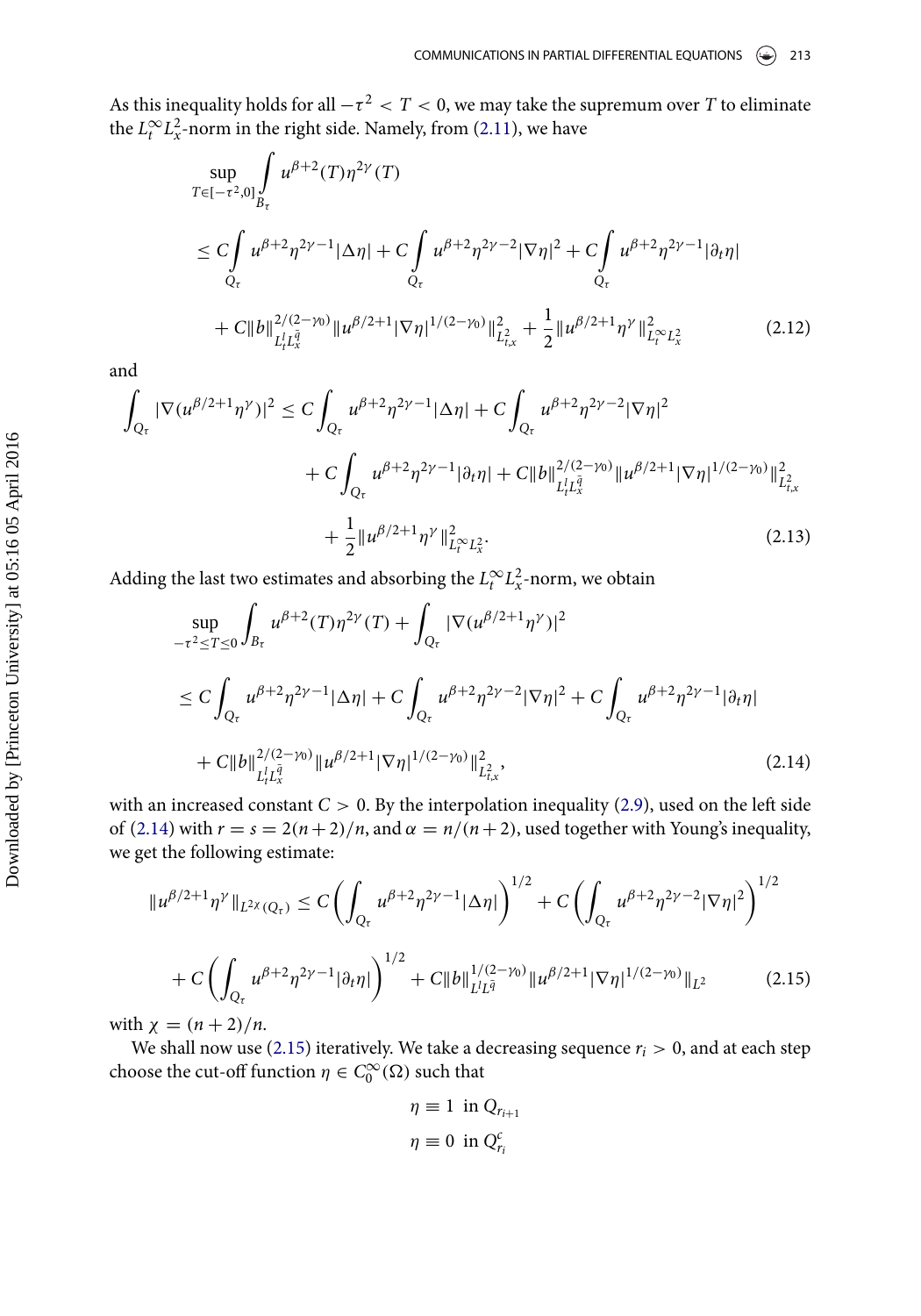and

$$
|\nabla \eta| \leq \frac{C}{r_i - r_{i+1}}
$$
  
\n
$$
|\Delta \eta| \leq \frac{C}{(r_i - r_{i+1})^2}
$$
  
\n
$$
|\partial_t \eta| \leq \frac{C}{(r_i - r_{i+1})^2}.
$$

Then [\(2.15\)](#page-6-1) gives

<span id="page-7-0"></span>
$$
||u^{\beta/2+1}||_{L^{2\chi}(Q_{r_{i+1}})} \leq \frac{C}{r_i - r_{i+1}}||u^{\beta/2+1}||_{L^{2}(Q_{r_i})} + \frac{C||b||_{L^{1/\bar{2}}(Q_{r_i})}^{1/(2-\gamma_0)}}{(r_i - r_{i+1})^{1/(2-\gamma_0)}}||u^{\beta/2+1}||_{L^{2}(Q_{r_i})}. \tag{2.16}
$$

Let us choose  $\beta_i$  in [\(2.16\)](#page-7-0) so that  $\chi^i = \beta_i/2 + 1$ . In addition, we set

$$
r_i = \theta + \frac{(\tau - \theta)}{2^i}, \qquad i = 0, 1, 2, \dots
$$

so that  $r_i - r_{i+1} = (\tau - \theta)/2^{i+1}$ . Thus we obtain

$$
\|u\|_{L^{2\chi^{i+1}}(Q_{r_{i+1}})} \leq \left(\frac{C2^{i+1}}{\tau-\theta} + \frac{C2^{(i+1)/(2-\gamma_0)}}{(\tau-\theta)^{1/(2-\gamma_0)}} \|b\|_{L^l L^{\bar{q}}(Q_{r_i})}^{1/(2-\gamma_0)}\right)^{1/\chi^i} \|u\|_{L^{2\chi^i}(Q_{r_i})}
$$
  

$$
\leq C^{1/\chi^i} 2^{(i+1)/(\gamma_1\chi^i)} \left((\tau-\theta)^{-1} + ((\tau-\theta)^{-1} \|b\|_{L^l L^{\bar{q}}(Q_{r_i})})\right)^{1/(2-\gamma_0)}\right)^{1/\chi^i}
$$
  

$$
\times \|u\|_{L^{2\chi^i}(Q_{r_i})},
$$
\n(2.17)

where  $\gamma_1 = \min\{2 - \gamma_0, 1\}$ . By iteration, starting from  $i = 0$ , we conclude that the estimate [\(2.2\)](#page-4-0) holds for  $p \geq 2$ .

Now, let  $p \in (0, 2)$ . The previous argument has shown that

$$
\sup_{Q_{\theta}} u \le C \left( (\tau - \theta)^{-1} + \left( (\tau - \theta)^{-1} \|b\|_{L^l L^{\bar{q}}(Q_{\tau})} \right)^{1/(2-\gamma_0)} \right)^{(n+2)/2} \|u\|_{L^2(B_{\tau})} \n\le C \left( (\tau - \theta)^{-1} + \left( (\tau - \theta)^{-1} \|b\|_{L^l L^{\bar{q}}(Q_{\tau})} \right)^{1/(2-\gamma_0)} \right)^{(n+2)/2} \|u\|_{L^{\infty}(Q_{\tau})}^{1-p/2} \|u\|_{L^p(Q_{\tau})}^{p/2},
$$
\n(2.18)

which implies

$$
\sup_{Q_{\theta}} u \leq \frac{1}{2} \|u\|_{L^{\infty}(Q_{\tau})} + C \left( (\tau - \theta)^{-1} + \left( (\tau - \theta)^{-1} \|b\|_{L^{1} L^{\bar{q}}(Q_{\tau})} \right)^{1/(2-\gamma_0)} \right)^{(n+2)/p} \|u\|_{L^{p}(Q_{\tau})}.
$$
\n(2.19)

Now, the iteration argument of [\[7,](#page-19-19) Lemma 4.3] may be applied to complete the proof of Lemma [2.1](#page-3-0) for  $0 < p < 2$ .  $\Box$ 

### **3. The lower bound**

The goal of this section is to prove Lemma [3.1,](#page-8-0) which establishes a lower bound of the infimum of a Lipschitz supersolution to [\(2.1\)](#page-3-1).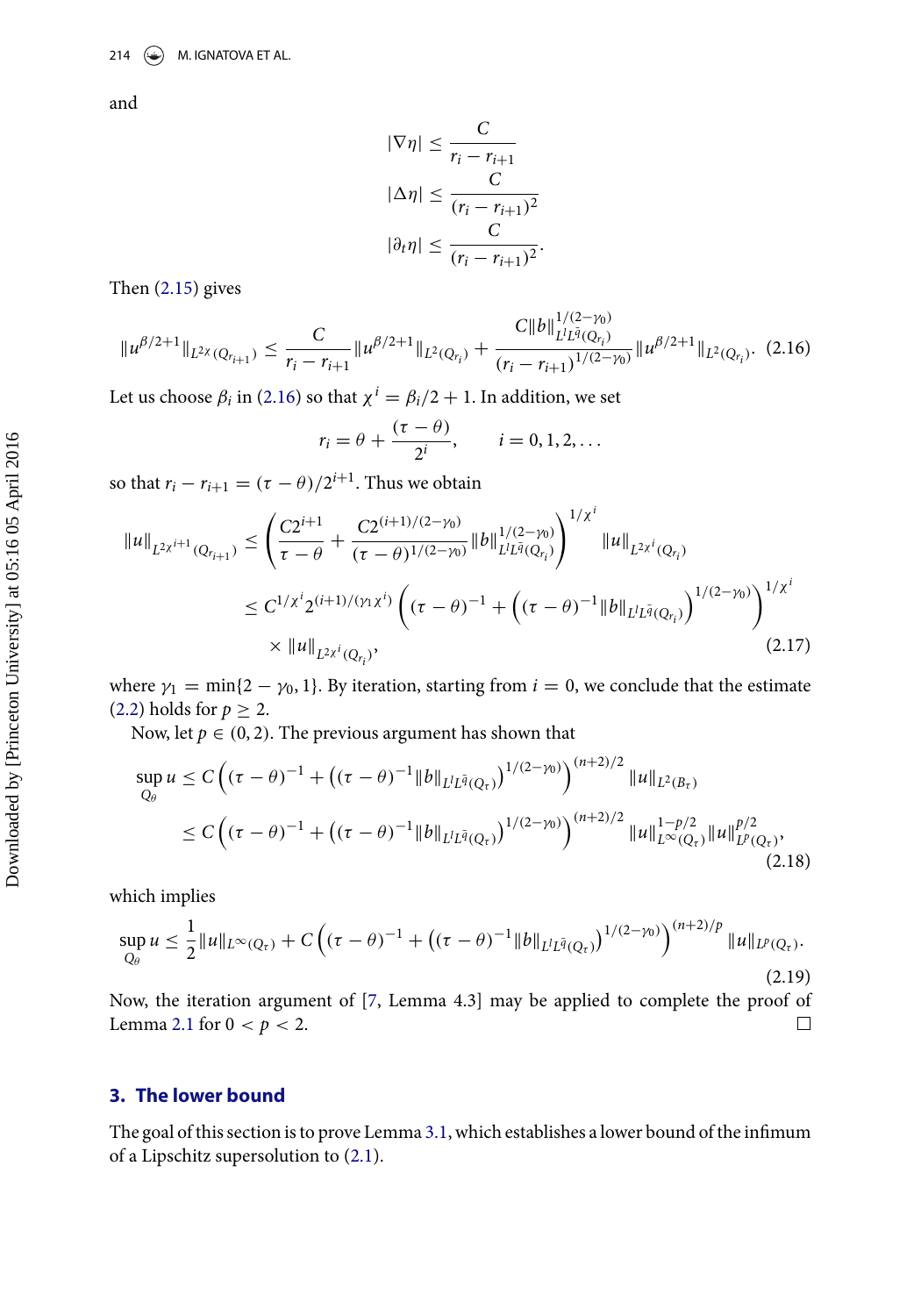<span id="page-8-0"></span>Recall (cf. [\(1.2\)](#page-1-3) and [\(1.3\)](#page-2-2)) that we use the notation  $Q_R^*(x_0, t_0)$  for the cylinder centered at the bottom and  $Q_R(x_0, t_0)$  for the cylinder centered at the top, and  $Q_R = Q_R(0, 0)$ .

Lemma 3.1. Assume that u is a nonnegative Lipschitz supersolution to [\(2.1\)](#page-3-1), and  $b\in L^{\bar q}(\Omega)$   $\cap$  $L^{\infty}L^2(\Omega)$  with  $n/2+1\,<\,\bar{q}\,\le\, n+2$  and  $\mathrm{div}\ b=0$  in the sense of distributions. Then there exists a (small) positive number  $p_0 = p_0(n, \overline{q}, R, M_R)$  such that

<span id="page-8-5"></span>
$$
\left(CR^{-n-2}\int_{Q_R^*(0,-4R^2)}u^{p_0}\right)^{1/p_0}\leq \exp\left(1+(R^{1-(n+2)/\bar{q}}\|b\|_{L^{\bar{q}}})^{1/(2-(n+2)/\bar{q})}\right)^{C(n)}\inf_{Q_R}u\tag{3.1}
$$

with

<span id="page-8-6"></span>
$$
M_R = 1 + (R^{1 - n/2} \|b\|_{L^{\infty}L^2})^2 + R^{1 - (n+2)/\bar{q}} \|b\|_{L^{\bar{q}}}.
$$
\n(3.2)

We establish the proof of Lemma [3.1](#page-8-0) in several steps, successively improving the estimate. We primarily work with the function

 $v = \log(u/K)$ 

with a constant K to be determined. If u is a supersolution to [\(2.1\)](#page-3-1), then v is also a supersolution to [\(2.1\)](#page-3-1). More precisely,  $\nu$  satisfies the inequality

<span id="page-8-3"></span>
$$
|\nabla v|^2 \le v_t - \Delta v + b \cdot \nabla v \quad \text{in } \Omega. \tag{3.3}
$$

Next, we obtain various bounds on  $w = v_+$ .

## **3.1.** A bound on  $\int w^{\alpha}$  for  $\alpha \in (0, 1)$

<span id="page-8-1"></span>We begin with the following initial estimate on  $w = v_{+} = \log_+(u/K)$ . Note that the constant K we choose in [\(3.4\)](#page-8-2) below does depend on the solution  $u(x, t)$ .

**Lemma 3.2.** Let  $\eta(x) = C(1 - |x|^2/(9R^2))_+$  be normalized so that  $\int_{\mathbb{R}^n} \eta^2(x) dx = 1$ , and set

<span id="page-8-2"></span>
$$
K = \exp\left(\int_{B_{3R}} \eta^2(x) \log u(x, 4R^2) \, dx\right). \tag{3.4}
$$

Then for  $\alpha \in (0,1)$  we have

<span id="page-8-4"></span>
$$
\int_{Q_{2R}^*} w^{\alpha} dx dt \le CM_0 R^{n+2}
$$
\n(3.5)

with  $M_0 = 1 + (R^{1-n/2} ||b||_{L^\infty L^2})^2$ .

*Proof of Lemma [3.2.](#page-8-1)* Again, without loss of generality, we assume that  $R = 1$ . We multiply [\(3.3\)](#page-8-3) by the cut-off  $\eta^2(x)$  and integrate over  $B_3 \times (t_1, t_2)$  with  $0 \le t_1 < t_2 \le 4$  in order to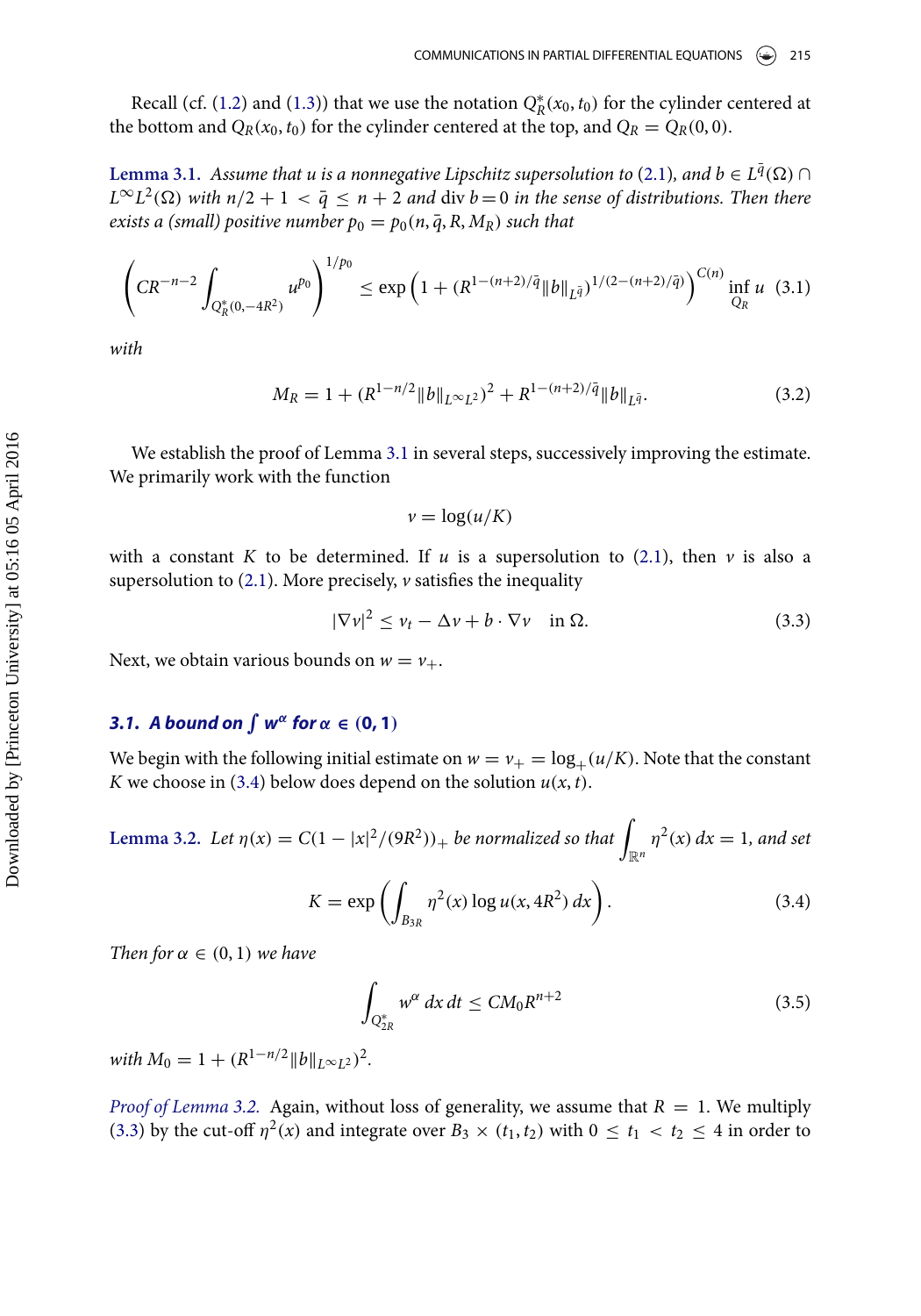obtain

$$
\int_{t_1}^{t_2} \int_{B_3} |\nabla v(x, t)|^2 \eta^2(x) dx dt
$$
\n
$$
\leq \int_{B_3} v(x, t_2) \eta^2(x) dx - \int_{B_3} v(x, t_1) \eta^2(x) dx + 2 \int_{t_1}^{t_2} \int_{B_3} (\partial_j v(x, t)) \eta(x) (\partial_j \eta(x)) dx dt
$$
\n
$$
+ \int_{t_1}^{t_2} \int_{B_3} b_j(x, t) (\partial_j v(x, t)) \eta^2(x) dx dt.
$$
\n(3.6)

After rearranging the terms and using the Cauchy-Schwarz inequality, we have

<span id="page-9-0"></span>
$$
\int_{B_3} v(x, t_1) \eta^2(x) dx - \int_{B_3} v(x, t_2) \eta^2(x) dx + \int_{t_1}^{t_2} \int_{B_3} |\nabla v(x, t)|^2 \eta^2(x) dx dt \n\leq 2 \int_{t_1}^{t_2} \int_{B_3} (\partial_j v(x, t)) \eta(x) (\partial_j \eta(x)) dx dt + \int_{t_1}^{t_2} \int_{B_3} b_j(x, t) (\partial_j v(x, t)) \eta^2(x) dx dt \n\leq \frac{1}{2} \int_{t_1}^{t_2} \int_{B_3} |\nabla v(x, t)|^2 \eta^2(x) dx dt + C ||\nabla \eta(x)||^2_{L^2(B_3 \times (t_1, t_2)))} + C ||b||^2_{L_t^{\infty} L_x^2(B_3 \times (t_1, t_2))} ||\eta||^2_{L_t^2 L_x^{\infty}(B_3 \times (t_1, t_2))}.
$$
\n(3.7)

Absorbing the first term on the far right side of [\(3.7\)](#page-9-0) leads to

<span id="page-9-1"></span>
$$
\int_{B_3} v(x, t_1) \eta^2(x) dx - \int_{B_3} v(x, t_2) \eta^2(x) dx + \frac{1}{2} \int_{t_1}^{t_2} \int_{B_3} |\nabla v(x, t)|^2 \eta^2(x) dx dt
$$
\n
$$
\leq C \left( 1 + \|b\|_{L^{\infty} L^2(\Omega)}^2 \right) (t_2 - t_1) \tag{3.8}
$$

since  $0 \le \eta \le 1$ . Now, we set  $M_0 = 1 + ||b||^2_{L^{\infty}L^2(\Omega)}$ . Using weighted Poincaré's inequality (cf.  $[13, \text{Lemma 6.12}]$ ) on the left side of  $(3.8)$ , we get

<span id="page-9-2"></span>
$$
\int_{B_3} v(x, t_1) \eta^2(x) dx - \int_{B_3} v(x, t_2) \eta^2(x) dx \n+ \frac{1}{C} \int_{t_1}^{t_2} \int_{B_3} \left| v(x, t) - \int_{B_3} v(x, t) \eta^2(x) dx \right|^2 \eta^2(x) dx dt \le C_0 M_0 (t_2 - t_1)
$$
\n(3.9)

where  $C_0 > 0$  is a fixed constant.

For the rest of the proof we may proceed as in the proof of [\[13,](#page-19-15) Lemma 6.21]. Consider the function

$$
p(x,t) = v(x,t) - C_0 M_0 (4-t),
$$
\n(3.10)

defined as a translation of  $\nu$  in time by the term coming from the right side of [\(3.9\)](#page-9-2). Note that the constant  $K$  in  $(3.4)$  was chosen so that

<span id="page-9-3"></span>
$$
\int_{B_3} v(x, 4)\eta^2(x) dx = 0,
$$
\n(3.11)

and [\(3.9\)](#page-9-2) and [\(3.11\)](#page-9-3) imply that

<span id="page-9-4"></span>
$$
\int_{B_3} v(x, t) \eta^2(x) dx \le C_0 M_0 (4 - t), \qquad 0 \le t \le 4.
$$
\n(3.12)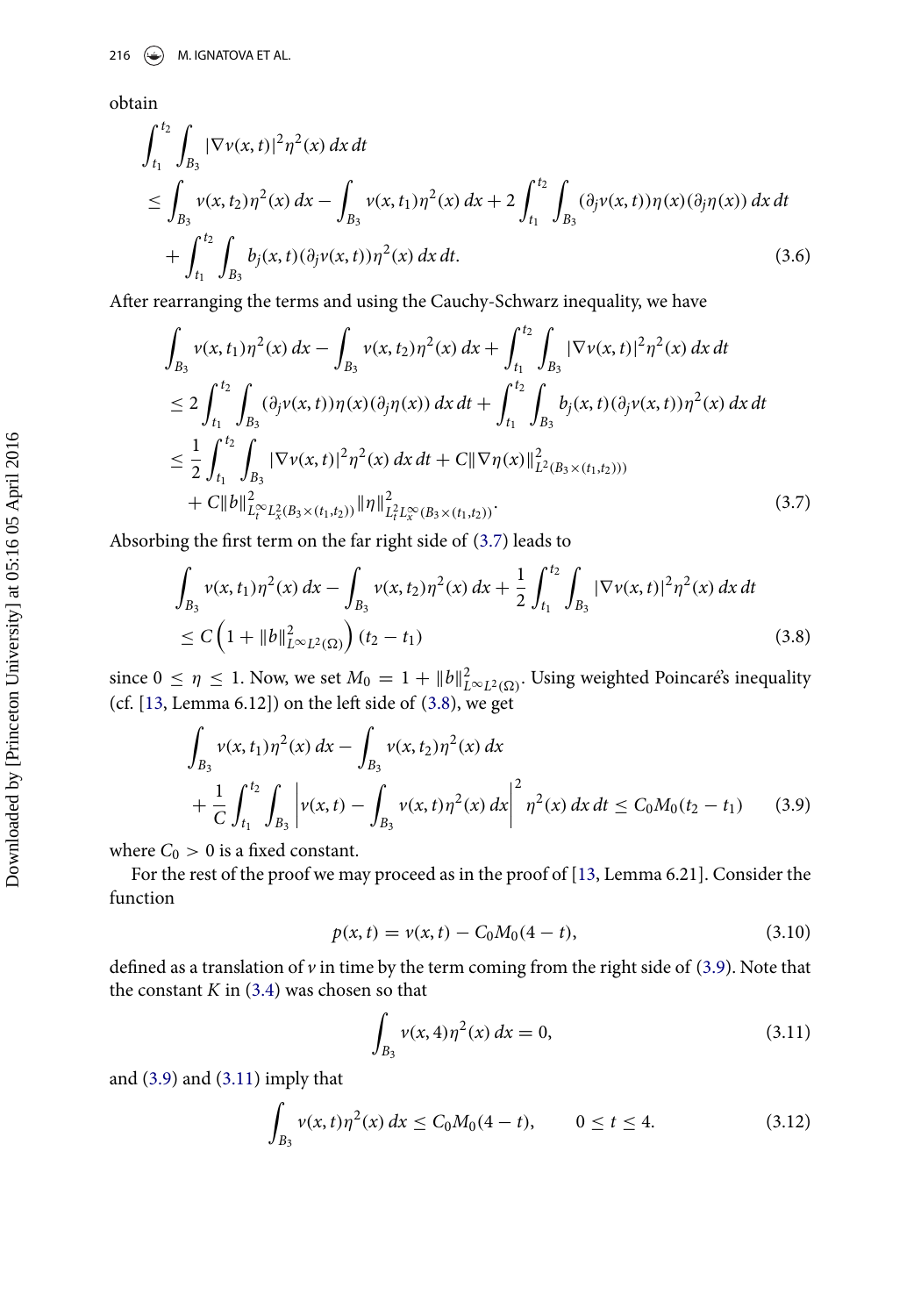Based on  $\eta(x)$  being uniformly positive for  $|x| \leq 2$ , we claim the upper bound

<span id="page-10-0"></span>
$$
\left| \{ (x,t) \in Q_2^* \colon p(x,t) > \mu \} \right| \le \frac{C|Q_2^*|}{\mu}, \qquad \mu \ge 1 \tag{3.13}
$$

on the size of the level sets of  $p.$  In order to show [\(3.13\)](#page-10-0), fix  $\mu \geq 1$  and denote

$$
Q_{\mu}(t) = \{x \in B_2 : p(x, t) > \mu\}, \qquad 0 \le t \le 4. \tag{3.14}
$$

Also, let

$$
P(t) = \int_{B_3} v(x, t) \eta^2(x) dx - C_0 M_0 (4 - t)
$$
\n(3.15)

for  $0 \le t \le 4$  and observe that  $P(4) = 0$ . Now, we may rewrite [\(3.9\)](#page-9-2) in the form

<span id="page-10-1"></span>
$$
P(t_1) - P(t_2) + \frac{1}{C} \int_{t_1}^{t_2} \int_{B_3} |p(x, t) - P(t)|^2 dx dt \le 0.
$$
 (3.16)

By [\(3.12\)](#page-9-4), we have  $P(t) \le 0$  for  $0 \le t \le 4$ . Thus  $p(x, t) - P(t) > \mu - P(t) > 0$  on  $Q_{\mu}(t)$ , which together with [\(3.16\)](#page-10-1) gives

$$
P(t_1) - P(t_2) + \frac{1}{C|Q_2^*|} \int_{t_1}^{t_2} |Q_\mu(t)| (\mu - P(t))^2 dt \le 0
$$
 (3.17)

for  $0 \le t_1 \le t_2 \le 4$ . Dividing by  $t_2 - t_1$  and taking the limit  $t_2 \to t_1$ , we get

$$
-P'(t) + \frac{|Q_{\mu}(t)|}{C|Q_2^*|}(\mu - P(t))^2 \le 0
$$
\n(3.18)

or equivalently

<span id="page-10-2"></span>
$$
\frac{|Q_{\mu}(t)|}{C|Q_2^*|} \le \frac{P'(t)}{(\mu - P(t))^2} \tag{3.19}
$$

for  $0 \le t \le 4$ . Integrating [\(3.19\)](#page-10-2) in time, we finally obtain

$$
\frac{1}{C|Q_2^*|} | \{ (x,t) \in Q_2^* \colon p(x,t) > \mu \} | \le \frac{1}{\mu - P(4)} - \frac{1}{\mu - P(0)} \le \frac{1}{\mu}, \tag{3.20}
$$

where we utilized  $P(4) = 0$  in the last inequality. Thus, the validity of [\(3.13\)](#page-10-0) is established.

Using [\(3.13\)](#page-10-0), we obtain the bound

$$
\int_{\{(x,t)\in Q_2^*:\ p(x,t)>1\}} p^{\alpha} dx dt = \alpha \int_1^{\infty} \mu^{\alpha-1} \left| \{(x,t)\in Q_2^*:\ p(x,t) > \mu \} \right| d\mu
$$
\n
$$
\leq C\alpha |Q_2^*| \int_1^{\infty} \mu^{\alpha-2} d\mu \leq C |Q_2^*| \tag{3.21}
$$

since  $\alpha \in (0, 1)$ . We conclude the proof of [\(3.5\)](#page-8-4) by noting that the function w satisfies  $w^{\alpha} \leq$  $Cp^{\alpha} + CM_0^{\alpha}$  if  $p \ge 1$  and  $w^{\alpha} \le C + CM_0^{\alpha}$  if  $p < 1$ .  $\Box$ 

## **3.2.** A bound on  $\int w^{\sigma}$  for  $\sigma \in [1, (n+2)/n)$

From now on, without loss of generality, we assume that  $R = 1$ . As before, we work with  $w = v_+ = \log_+ (u/K)$  with a constant K defined in [\(3.4\)](#page-8-2). The function w is a supersolution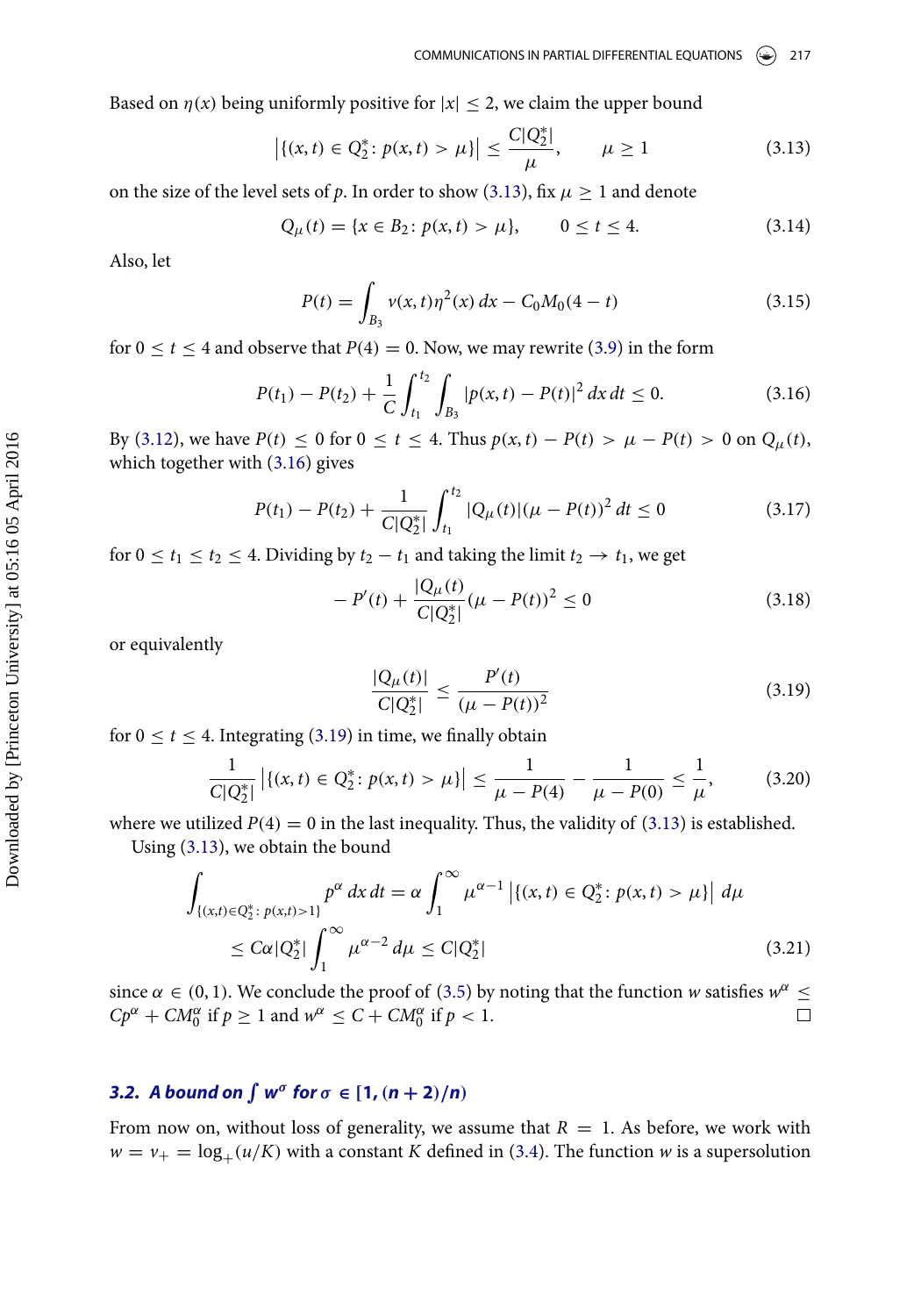to the equation for  $\nu$ , that is,

<span id="page-11-1"></span>
$$
|\nabla w|^2 \le w_t - \Delta w + b \cdot \nabla w \tag{3.22}
$$

since it is a maximum of two supersolutions,  $v_1 = v(x, t)$  and  $v_2 \equiv 0$ . We need the following inequality that bootstraps bounds for the  $L^{\alpha}$ -norms with  $\alpha \in (0,1)$  we have obtained in Lemma [3.2](#page-8-1) to higher norms.

<span id="page-11-0"></span>Lemma 3.3. For any 
$$
\sigma \in [1, (n+2)/n)
$$
 and any  $\alpha \in (0, 1)$ , we have  
\n
$$
||w||_{L^{\sigma}(Q_1^*)} \leq C(1 + ||b||_{L^{\bar{q}}})^C ||w||_{L^{\alpha}(Q_2^*)},
$$
\n(3.23)

where  $C = C(\alpha, \sigma, n, \bar{q}).$ 

*Proof of Lemma [3.3.](#page-11-0)* Let  $\eta$  be a Lipschitz cut-off in  $Q_2^*$  with  $0 \le \eta \le 1$ ; note that unlike in the proof of Lemma [3.2](#page-8-1) the cut-off here also depends on time. We multiply [\(3.22\)](#page-11-1) by the function

<span id="page-11-4"></span>
$$
(w+1)^{2\beta}\eta^{2\gamma}\chi_{\{t\geq T\}},
$$

with  $\beta \in (-1/2, 0)$ ,  $\gamma > 1$  to be determined, and  $T \in (0, 4)$ , and integrate over  $Q_2^*$  to obtain

<span id="page-11-2"></span>
$$
\frac{1}{2\beta+1} \int_{B_2} (w+1)^{2\beta+1} \eta^{2\gamma} \Big|_{t=T} + \int_{Q_2^*} |\nabla w|^2 (w+1)^{2\beta} \eta^{2\gamma} \chi_{\{t \ge T\}} \n\le 2\beta \int_{Q_2^*} |\nabla w|^2 (w+1)^{2\beta-1} \eta^{2\gamma} \chi_{\{t \ge T\}} + 2\gamma \int_{Q_2^*} (\partial_j w)(w+1)^{2\beta} \eta^{2\gamma-1} (\partial_j \eta) \chi_{\{t \ge T\}} \n- \frac{2\gamma}{2\beta+1} \int_{Q_2^*} b_j (w+1)^{2\beta+1} \eta^{2\gamma-1} (\partial_j \eta) \chi_{\{t \ge T\}} \n- \frac{2\gamma}{2\beta+1} \int_{Q_2^*} (w+1)^{2\beta+1} \eta^{2\gamma-1} (\partial_t \eta) \chi_{\{t \ge T\}}.
$$
\n(3.24)

Here we have used the condition div  $b$  = 0. The first term on the right side is negative since  $\beta \in (-1/2, 0)$ , while integration by parts in the second term on the right gives

$$
2\gamma \int (\partial_j w)(w+1)^{2\beta} \eta^{2\gamma-1}(\partial_j \eta) \chi_{\{t \geq T\}} = \frac{2\gamma}{2\beta+1} \int \partial_j ((w+1)^{2\beta+1}) \eta^{2\gamma-1}(\partial_j \eta) \chi_{\{t \geq T\}}
$$
  
= 
$$
-\frac{2\gamma(2\gamma-1)}{2\beta+1} \int (w+1)^{2\beta+1} \eta^{2\gamma-2} |\nabla \eta|^2 \chi_{\{t \geq T\}}
$$
  

$$
-\frac{2\gamma}{2\beta+1} \int (w+1)^{2\beta+1} \eta^{2\gamma-1}(\Delta \eta) \chi_{\{t \geq T\}}.
$$
 (3.25)

This, together with [\(3.24\)](#page-11-2) leads to

<span id="page-11-3"></span>
$$
\frac{1}{2\beta+1} \int_{B_2} (w+1)^{2\beta+1} \eta^{2\gamma} \Big|_{t=T} + \int_{Q_2^*} (w+1)^{2\beta} |\nabla w|^2 \eta^{2\gamma} \chi_{\{t \ge T\}}\n\le -\frac{2\gamma}{2\beta+1} \int_{Q_2^*} b_j (w+1)^{2\beta+1} \eta^{2\gamma-1} (\partial_j \eta) \chi_{\{t \ge T\}}\n- \frac{2\gamma}{2\beta+1} \int_{Q_2^*} (w+1)^{2\beta+1} \left( \eta^{2\gamma-1} \partial_t \eta + (2\gamma-1) \eta^{2\gamma-2} |\nabla \eta|^2 + \eta^{2\gamma-1} \Delta \eta \right) \chi_{\{t \ge T\}}.
$$
\n(3.26)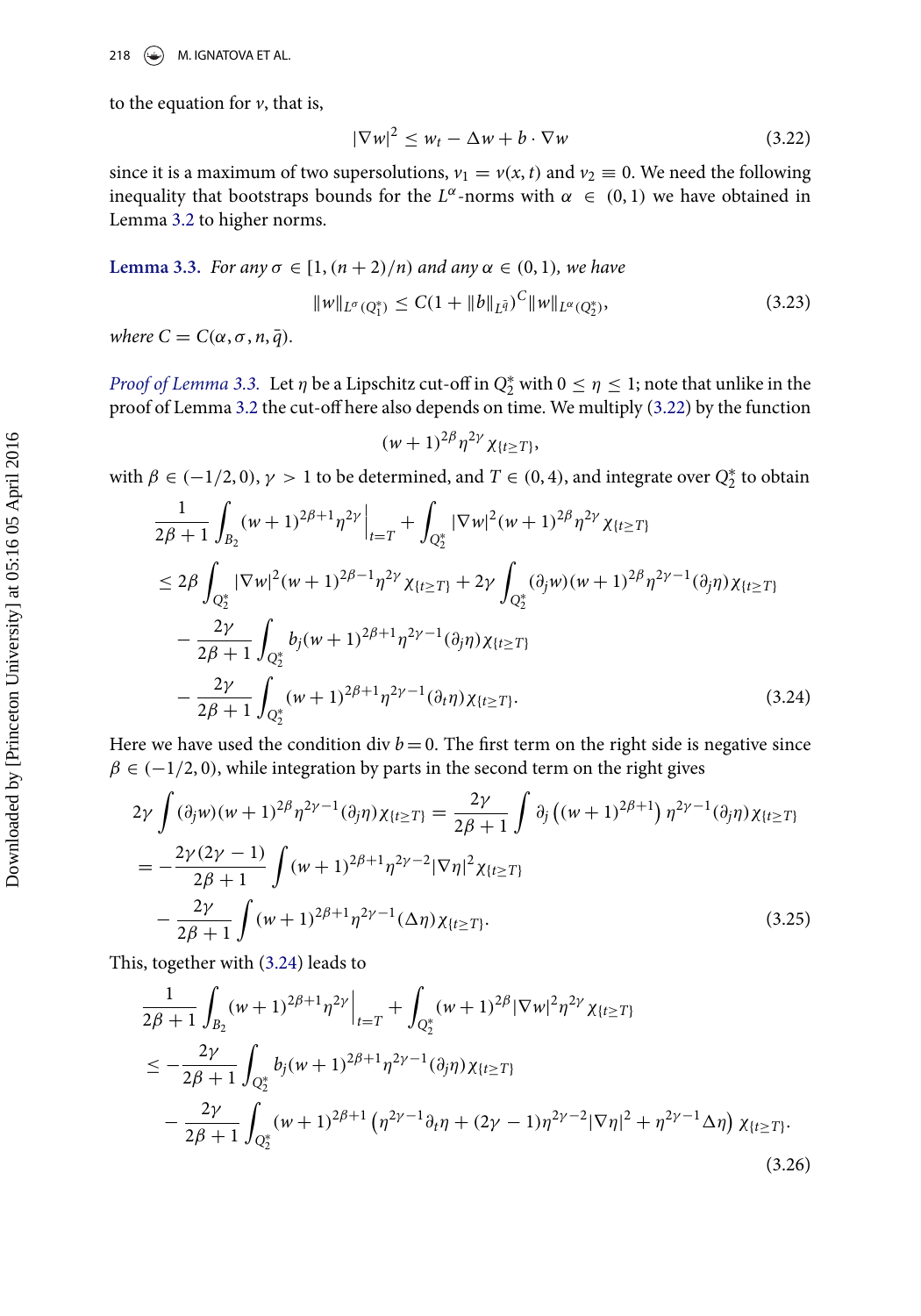We may use the inequality

$$
|\nabla((w+1)^{\beta+1/2}\eta^{\gamma})|^2 \le 2(\beta+1/2)^2(w+1)^{2\beta-1}|\nabla w|^2\eta^{2\gamma} +2\gamma^2(w+1)^{2\beta+1}\eta^{2\gamma-2}|\nabla \eta|^2
$$
\n(3.27)

on the left side of [\(3.26\)](#page-11-3). In addition, as  $w > 0$ , we have  $(w + 1)^{2\beta - 1} \leq (w + 1)^{2\beta}$ , which altogether gives

$$
\int_{B_2} (w+1)^{2\beta+1} \eta^{2\gamma} |_{t=T} + \int_{Q_2^*} |\nabla((w+1)^{\beta+1/2} \eta^{\gamma})|^2 \chi_{\{t \ge T\}} \n\le C\gamma \int_{Q_2^*} |b_j| (w+1)^{2\beta+1} \eta^{2\gamma-1} |\partial_j \eta| \chi_{\{t \ge T\}} \n+ C\gamma^2 \int_{Q_2^*} (w+1)^{2\beta+1} \left(\eta^{2\gamma-1} |\partial_t \eta| + \eta^{2\gamma-2} |\nabla \eta|^2 + \eta^{2\gamma-1} |\Delta \eta| \right) \chi_{\{t \ge T\}}. (3.28)
$$

An application of the interpolation inequality [\(2.9\)](#page-5-4) with  $r = s = 2(n + 2)/n$  leads to

<span id="page-12-0"></span>
$$
\| (w+1)^{\beta+1/2} \eta^{\gamma} \|_{L^{2(n+2)/n}}^2 \le C \| (w+1)^{\beta+1/2} \eta^{\gamma} \|_{L^{\infty}L^2}^2 + C \| \nabla ((w+1)^{\beta+1/2} \eta^{\gamma}) \|_{L^2}^2
$$
  
\n
$$
\le C \gamma \int_{Q_2^*} |b_j| (w+1)^{2\beta+1} \eta^{2\gamma-1} |\partial_j \eta| \chi_{\{t \ge T\}}
$$
  
\n
$$
+ C \gamma^2 \int_{Q_2^*} (w+1)^{2\beta+1} \left( \eta^{2\gamma-1} |\partial_t \eta| + \eta^{2\gamma-2} |\nabla \eta|^2 + \eta^{2\gamma-1} |\Delta \eta| \right) \chi_{\{t \ge T\}}.
$$
 (3.29)

Next, we may estimate the drift term in  $(3.29)$  with the help of Hölder's inequality as

<span id="page-12-2"></span>
$$
C\gamma \int_{Q_2^*} |b|(w+1)^{2\beta+1} \eta^{2\gamma-1} |\nabla \eta|
$$
  
=  $C\gamma \int_{Q_2^*} |b|(w+1)^{(2\beta+1)(1-\lambda)} (w+1)^{(2\beta+1)\lambda} \eta^{2\gamma-1} |\nabla \eta|$   
 $\le C\gamma ||b||_{L^{\bar{q}}} ||(w+1)^{(2\beta+1)(1-\lambda)} ||_{L^{1/(1-\lambda)}} ||(w+1)^{(2\beta+1)\lambda} \eta^{2\gamma-1} ||_{L^{(n+2)/(n\lambda)}} ||\nabla \eta||_{L^{\infty}},$  (3.30)

where

$$
\frac{1}{\overline{q}} + 1 - \lambda + \frac{n\lambda}{n+2} = 1.
$$

Therefore,  $\lambda$  is given by  $\lambda = (n + 2)/(2\overline{q})$  and  $\lambda \in [1/2, 1)$ , as  $1 \leq (n + 2)/\overline{q} < 2$  by assumption. Using Young's inequality, this leads to

<span id="page-12-1"></span>
$$
C\gamma \int_{Q_2^*} |b|(w+1)^{2\beta+1} \eta^{2\gamma-1} |\nabla \eta|
$$
  
\n
$$
\leq C\gamma \|b\|_{L^{\bar{q}}} \|(w+1)^{2\beta+1}\|_{L^1}^{1-\lambda} \|(w+1)^{2\beta+1} \eta^{(2\gamma-1)/\lambda} \|^{\lambda}_{L^{\frac{n+2}{n}}} \|\nabla \eta\|_{L^\infty}
$$
  
\n
$$
\leq \frac{1}{2} \|(w+1)^{\beta+1/2} \eta^{(2\gamma-1)/(2\lambda)} \|_{L^{2(n+2)/n}}^2
$$
  
\n
$$
+ (C\gamma \|b\|_{L^{\bar{q}}} \|\nabla \eta\|_{L^\infty})^{1/(1-\lambda)} \|(w+1)^{\beta+1/2}\|_{L^2}^2.
$$
\n(3.31)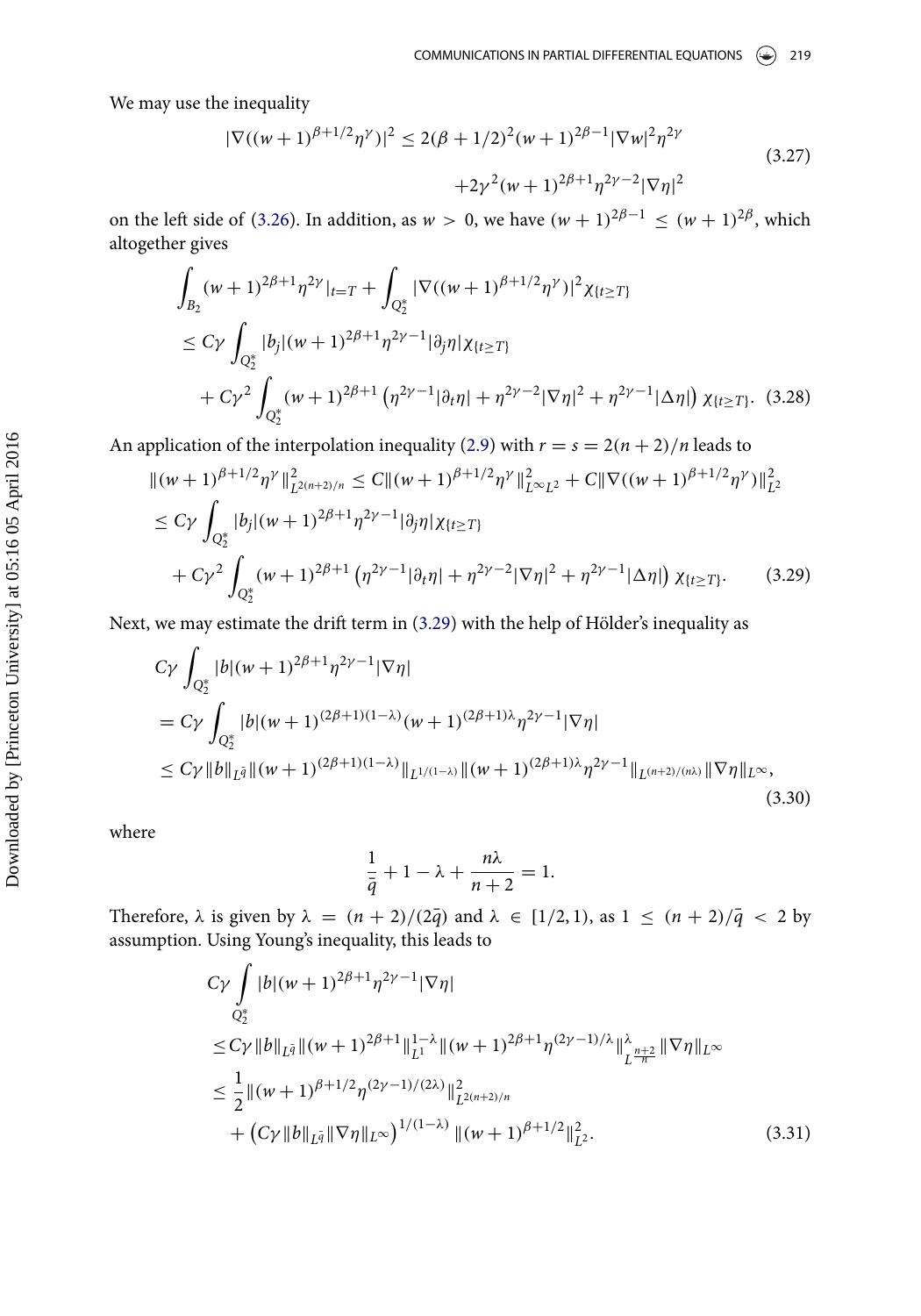Setting  $\gamma = 1/(2(1-\lambda)) \ge 1$  so that  $(2\gamma - 1)/2\lambda = \gamma$  and using [\(3.29\)](#page-12-0) and [\(3.31\)](#page-12-1), we obtain

$$
\begin{split} &\| (w+1)^{\beta+\frac{1}{2}} \eta^{\gamma} \|_{L^{\frac{2(n+2)}{n}}}^{2} \\ &\leq \frac{1}{2} \| (w+1)^{\beta+\frac{1}{2}} \eta^{\gamma} \|_{L^{\frac{2(n+2)}{n}}}^{2} + \left( C \| b \|_{L^{\bar{q}}} \| \nabla \eta \|_{L^{\infty}} \right)^{2\gamma} \| (w+1)^{\beta+\frac{1}{2}} \|_{L^{2}}^{2} \\ &+ C \int_{Q_{2}^{*}} (w+1)^{2\beta+1} \left( \eta^{2\gamma-1} |\partial_{t}\eta| + \eta^{2\gamma-2} |\nabla \eta|^{2} + \eta^{2\gamma-1} |\Delta \eta| \right). \end{split} \tag{3.32}
$$

The first term on the right may be absorbed into the left side:

<span id="page-13-0"></span>
$$
\begin{split} &\| (w+1)^{\beta+\frac{1}{2}} \eta^{\gamma} \|_{L^{\frac{2(n+2)}{n}}(Q_2^*)}^2 \\ &\leq \left( C \|b\|_{L^{\bar{q}}} \|\nabla \eta\|_{L^{\infty}} \right)^{2\gamma} \| (w+1)^{\beta+\frac{1}{2}} \|_{L^2}^2 \\ &\quad + C \int_{Q_2^*} (w+1)^{2\beta+1} \left( \eta^{2\gamma-1} |\partial_t \eta| + \eta^{2\gamma-2} |\nabla \eta|^2 + \eta^{2\gamma-1} |\Delta \eta| \right). \end{split} \tag{3.33}
$$

We now once again use an iteration procedure, applied to a decreasing sequence of parabolic cylinders  $Q_{r_i}$  with  $r_{i+1} < r_i$ . Choosing the cut-off  $\eta$  such that  $\eta \equiv 1$  in  $Q_{r_{i+1}}^*$  and  $\eta \equiv 0$  in  $(Q_{r_i}^* \cup Q_{r_i})^c$ , we have, from [\(3.33\)](#page-13-0):

$$
\begin{aligned} \|(w+1)^{\beta+\frac{1}{2}}\|_{L^{\frac{2(n+2)}{n}}(Q^*_{r_{i+1}})}^2 &\leq \left(\frac{C\gamma\|b\|_{L^{\bar{q}}}}{r_i-r_{i+1}}\right)^{2\gamma}\|(w+1)^{\beta+\frac{1}{2}}\|_{L^2(Q^*_{r_i})}^2 \\ &\qquad\qquad + \frac{C}{(r_i-r_{i+1})^2}\|(w+1)^{\beta+\frac{1}{2}}\|_{L^2(Q^*_{r_i})}^2, \end{aligned}
$$

or equivalently

<span id="page-13-1"></span>
$$
\|(w+1)^{2\beta+1}\|_{L^{(n+2)/n}(Q^*_{r_{i+1}})} \leq C(r_i-r_{i+1})^{-2\gamma} (\|b\|_{L^{\bar{q}}}^{2\gamma}+1) \|(w+1)^{2\beta+1}\|_{L^1(Q^*_{r_i})},\quad (3.34)
$$

since  $\gamma \ge 1$ . Set  $\chi = (n + 2)/n$ , pick  $\alpha \in (0, 1)$ , and consider  $\sigma \in [1, (n + 2)/n)$ . Possibly increasing  $\sigma$  and decreasing  $\alpha$  we may assume that  $\sigma = \chi^j \alpha$  with  $j \in \mathbb{N}$ . We shall use [\(3.34\)](#page-13-1) with

$$
\beta_i = \frac{\chi^i \alpha - 1}{2}
$$

for  $i = 0, \ldots, j$  so that  $2\beta_0 + 1 = \alpha$  and  $2\beta_j + 1 = \sigma$ , and  $r_i = 1 + 2^{-i}$ . Then [\(3.34\)](#page-13-1) implies the recursive relation

$$
\|w+1\|_{L^{\chi^{i+1}\alpha}(Q^*_{r_{i+1}})} \leq C2^{2\gamma(i+1)/\chi^i} (\|b\|_{L^{\bar{q}}}^{2\gamma}+1)^{1/\chi^i} \|w+1\|_{L^{\chi^i\alpha}(Q^*_{r_i})},\tag{3.35}
$$

 $\Box$ 

and a finite number of iterations gives [\(3.23\)](#page-11-4).

**Remark 3.4.** Observe that if  $b \in L^l L^{\bar{q}}(\Omega)$  with  $1 \leq 2/l + n/\bar{q} < 2$ , we may bound the drift term [\(3.30\)](#page-12-2) using the same idea as in [\(2.8\)](#page-5-1) and [\(2.10\)](#page-5-2) but with  $w^2$  replaced by  $w^{2\beta+1}$ , and then apply the interpolation inequality [\(2.9\)](#page-5-4).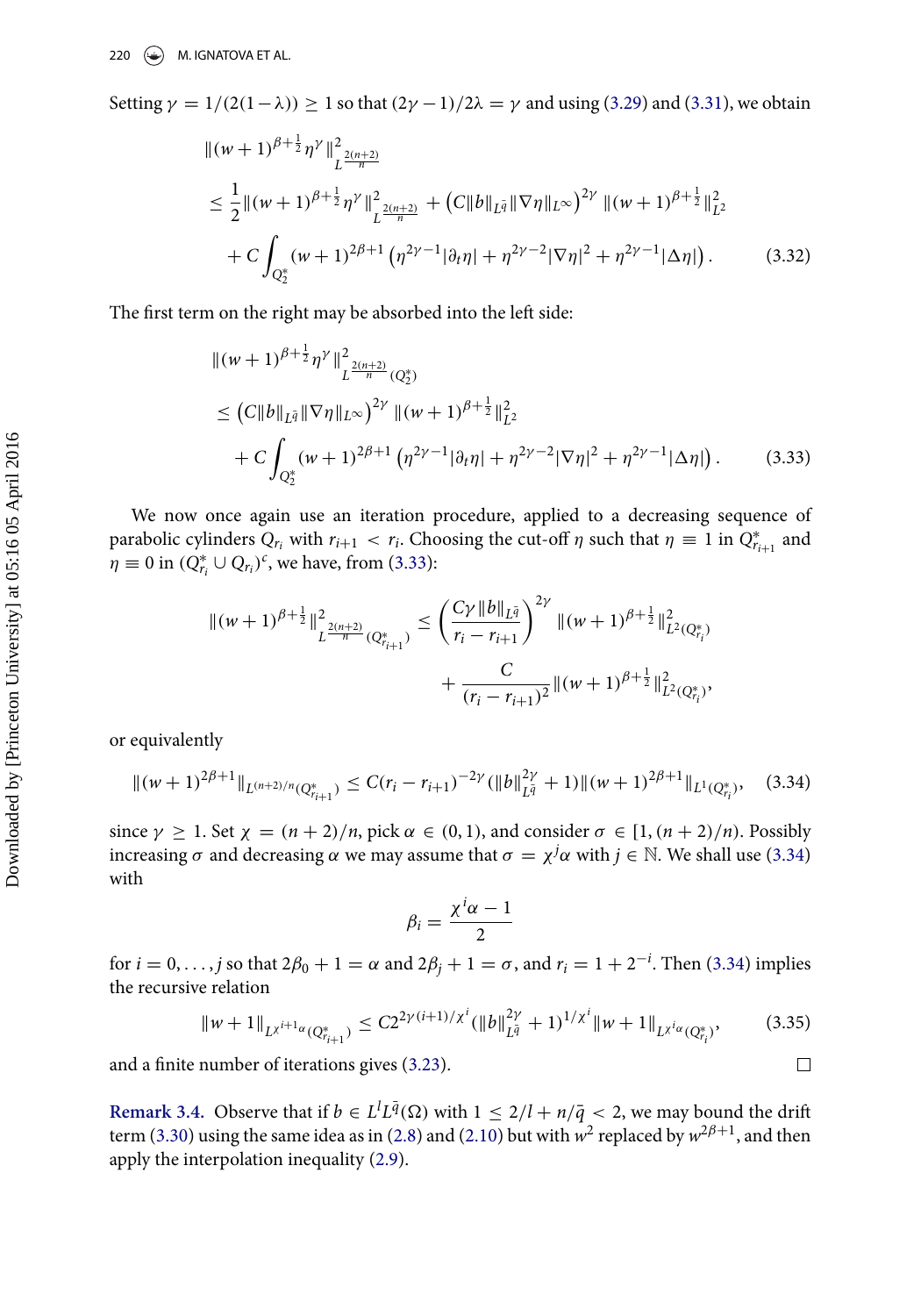## **3.3.** An estimate for  $\int |\nabla w|^2$

The next step is to obtain bounds on  $\|\nabla w\|_{L^2}$ . Recall that w satisfies

<span id="page-14-0"></span>
$$
|\nabla w|^2 \le w_t - \Delta w + b \cdot \nabla w. \tag{3.36}
$$

Multiplying [\(3.36\)](#page-14-0) by  $\eta^2 \chi_{\{t \geq T\}}$  and integrating over  $Q_2^*$  gives

$$
\int_{B_2} w \eta^2 \Big|_{t=T} + \int_{Q_2^*} |\nabla w|^2 \eta^2 \le 2 \int_{Q_2^*} (\partial_j w) \eta(\partial_j \eta) - 2 \int_{Q_2^*} b_j w \eta \partial_j \eta - 2 \int_{Q_2^*} w \eta \partial_t \eta, \quad (3.37)
$$

where we used div  $b = 0$ . After estimating the right side, we get

<span id="page-14-1"></span>
$$
\int_{B_2} w \eta^2 \Big|_{t=T} + \int_{Q_2^*} |\nabla w|^2 \eta^2 \le C \|\nabla \eta\|_{L^2}^2 + C \|b\|_{L^{\bar{q}}} \|w\eta\|_{L^{\bar{q}^*}} \|\nabla \eta\|_{L^\infty} + C \|\eta_t\|_{L^\infty} \|w\eta\|_{L^1}
$$
  

$$
\le C(1 + \|b\|_{L^\infty L^2}^2 + \|b\|_{L^{\bar{q}}})^C = CM^C,
$$
 (3.38)

where  $M = 1 + ||b||_{L^{\infty}L^2}^2 + ||b||_{L^{\bar{q}}}$ . In the last inequality, we used Lemmas [3.2](#page-8-1) and [3.3](#page-11-0) with  $\sigma = \bar{q}^*$  and  $\sigma = 1$ , respectively, where  $\bar{q}^* < (n+2)/n$ , as  $1/\bar{q} + 1/\bar{q}^* = 1$  and  $(n+2)/2 <$  $\bar{q}$  < n + 2.

Note that with the bound [\(3.38\)](#page-14-1) in hand we may extend the argument in the proof of Lemma [3.3](#page-11-0) to include  $\beta \in [0, 1/2]$ . Namely, in that proof we have considered  $\beta \in (-1/2, 0)$ and dropped the first term in the right side of [\(3.24\)](#page-11-2) simply because  $\beta$  was negative. Now, we may rely on [\(3.38\)](#page-14-1) to bound this term in [\(3.24\)](#page-11-2). The rest of the argument in the proof of Lemma [3.3](#page-11-0) did not rely on the negativity of  $\beta$ . As the aforementioned term in [\(3.24\)](#page-11-2) involves the product  $|\nabla w|^2 (w+1)^{2\beta-1}$  while [\(3.38\)](#page-14-1) estimates  $|\nabla w|^2$ , we would still need the restriction  $\beta$  < 1/2.

## **3.4.** Bound on  $\int w^{2\beta+1}$  for  $\beta \ge 1/2$

We now extend the bound for

$$
\int w^{2\beta+1}
$$

to  $\beta \geq 1/2$ . As in the proof of Lemma [3.3,](#page-11-0) we let  $\eta$  be a Lipschitz cut-off in  $Q_2^*$  with  $0 \leq \eta \leq 1$ . This time, we multiply [\(3.22\)](#page-11-1) by the function

$$
w^{2\beta}\eta^{2\gamma}\chi_{\{t\geq T\}}
$$

with  $\beta \geq 1/2$  and  $T \in (0, 4)$ , and integrate over  $Q_2^*$ , using the divergence-free condition on b.

<span id="page-14-2"></span>
$$
\frac{1}{2\beta+1} \int_{B_2} w^{2\beta+1} \eta^{2\gamma} \Big|_{t=T} + \int_{Q_2^*} |w|^{2\beta} |\nabla w|^2 \eta^{2\gamma}
$$
\n
$$
\leq 2\beta \int_{Q_2^*} |\nabla w|^2 w^{2\beta-1} \eta^{2\gamma} + 2\gamma \int_{Q_2^*} (\partial_j w) w^{2\beta} \eta^{2\gamma-1} \partial_j \eta
$$
\n
$$
- \frac{2\gamma}{2\beta+1} \int_{Q_2^*} b_j w^{2\beta+1} \eta^{2\gamma-1} \partial_j \eta - \frac{2\gamma}{2\beta+1} \int_{Q_2^*} w^{2\beta+1} \eta^{2\gamma-1} \partial_t \eta. \tag{3.39}
$$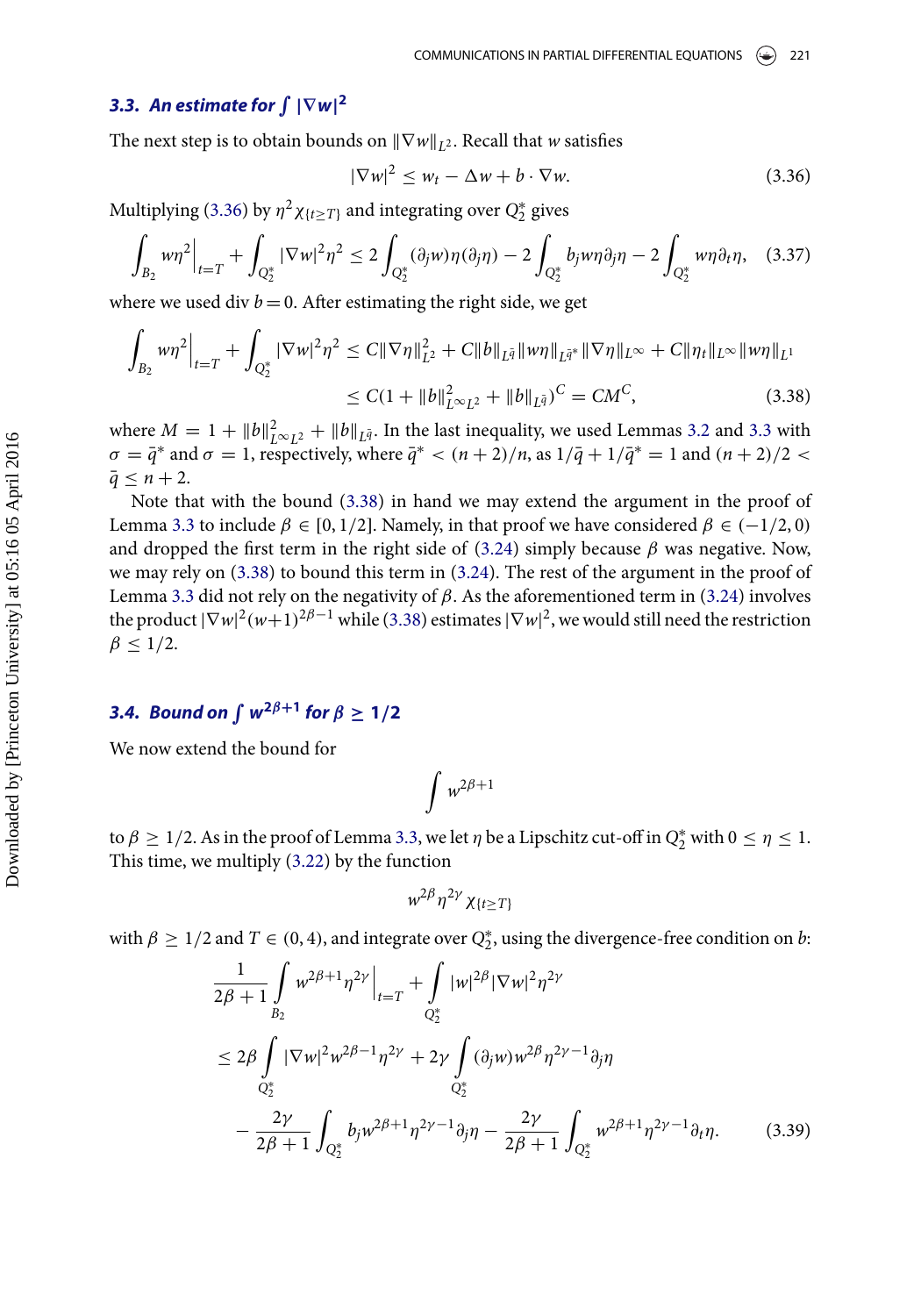For the first term in the right side of [\(3.39\)](#page-14-2), we use the inequality

<span id="page-15-0"></span>
$$
2\beta |w|^{2\beta - 1} \le \frac{1}{2} |w|^{2\beta} + (4\beta)^{2\beta - 1},\tag{3.40}
$$

and for the second:

$$
2\gamma \int (\partial_j w) w^{2\beta} \eta^{2\gamma - 1} \partial_j \eta = \frac{2\gamma}{2\beta + 1} \int \partial_j (w^{2\beta + 1}) \eta^{2\gamma - 1} \partial_j \eta
$$
  
= 
$$
-\frac{2\gamma (2\gamma - 1)}{2\beta + 1} \int w^{2\beta + 1} \eta^{2\gamma - 2} |\nabla \eta|^2 - \frac{2\gamma}{2\beta + 1} \int w^{2\beta + 1} \eta^{2\gamma - 1} \Delta \eta.
$$
 (3.41)

Together with [\(3.39\)](#page-14-2) this gives

<span id="page-15-1"></span>
$$
\frac{1}{2\beta+1} \int_{B_2} w^{2\beta+1} \eta^{2\gamma} \Big|_{t=T} + \frac{1}{2} \int_{Q_2^*} |w|^{2\beta} |\nabla w|^2 \eta^{2\gamma}
$$
\n
$$
\leq (4\beta)^{2\beta-1} \int_{Q_2^*} |\nabla w|^2 \eta^{2\gamma} - \frac{2\gamma}{2\beta+1} \int_{Q_2^*} b_j w^{2\beta+1} \eta^{2\gamma-1} \partial_j \eta
$$
\n
$$
- \frac{2\gamma}{2\beta+1} \int_{Q_2^*} w^{2\beta+1} \left( \eta^{2\gamma-1} \partial_t \eta + (2\gamma-1) \eta^{2\gamma-2} |\nabla \eta|^2 + \eta^{2\gamma-1} \Delta \eta \right). \quad (3.42)
$$

Applying the estimate  $(3.40)$  for the second term on the left side of  $(3.42)$ , we obtain

<span id="page-15-2"></span>
$$
\frac{1}{2\beta+1} \int_{B_2} w^{2\beta+1} \eta^{2\gamma} |_{t=T} + 2\beta \int_{Q_2^*} |w|^{2\beta-1} |\nabla w|^2 \eta^{2\gamma}
$$
\n
$$
\leq 2(4\beta)^{2\beta-1} \int_{Q_2^*} |\nabla w|^2 \eta^{2\gamma} + \frac{2\gamma}{2\beta+1} \int_{Q_2^*} |b_j| w^{2\beta+1} \eta^{2\gamma-1} |\partial_j \eta|
$$
\n
$$
+ \frac{2\gamma}{2\beta+1} \int_{Q_2^*} w^{2\beta+1} \left( \eta^{2\gamma-1} |\partial_t \eta| + (2\gamma - 1) \eta^{2\gamma-2} |\nabla \eta|^2 + \eta^{2\gamma-1} |\Delta \eta| \right). \tag{3.43}
$$

Next, we multiply [\(3.43\)](#page-15-2) by  $(2\beta + 1)$  and use the inequality

$$
|\nabla (|w|^{\beta+1/2}\eta^{\gamma})|^2 \le 2(\beta+1/2)^2|w|^{2\beta-1}|\nabla w|^2\eta^{2\gamma} + 2\gamma^2|w|^{2\beta+1}\eta^{2\gamma-2}|\nabla \eta|^2 \qquad (3.44)
$$

on the left side to get

$$
\int_{B_2} w^{2\beta+1} \eta^{2\gamma} \Big|_{t=T} + \int_{Q_2^*} |\nabla (|w|^{\beta+1/2} \eta^{\gamma})|^2
$$
\n
$$
\leq C (4\beta)^{2\beta} \int_{Q_2^*} |\nabla w|^2 \eta^{2\gamma} + C\gamma \int_{Q_2^*} |b_j| w^{2\beta+1} \eta^{2\gamma-1} |\partial_j \eta|
$$
\n
$$
+ C\gamma^2 \int_{Q_2^*} w^{2\beta+1} \left( \eta^{2\gamma-1} |\partial_t \eta| + \eta^{2\gamma-2} |\nabla \eta|^2 + \eta^{2\gamma-1} |\Delta \eta| \right). \tag{3.45}
$$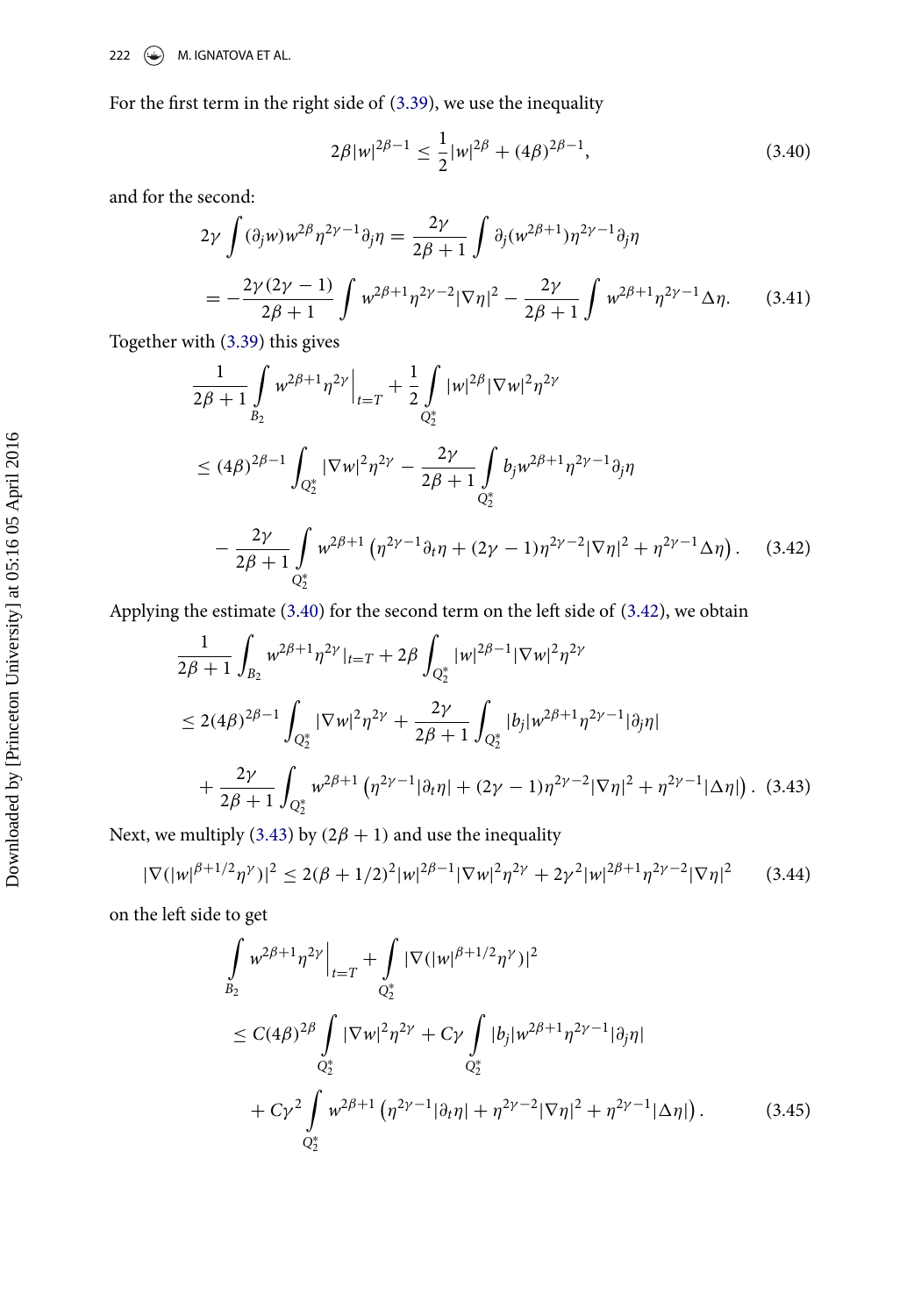We use the interpolation inequality [\(2.9\)](#page-5-4) with  $r = s = 2(n + 2)/n$  to write

<span id="page-16-0"></span>
$$
\|w^{\beta+1/2}\eta^{\gamma}\|_{L^{2(n+2)/n}}^{2} \leq C\|w^{\beta+1/2}\eta^{\gamma}\|_{L^{\infty}L^{2}}^{2} + C\|\nabla(w^{\beta+1/2}\eta^{\gamma})\|_{L^{2}}^{2}
$$
  
\n
$$
\leq C(4\beta)^{2\beta} \int_{Q_{2}^{*}} |\nabla w|^{2}\eta^{2\gamma} + C\gamma \int_{Q_{2}^{*}} |b_{j}|w^{2\beta+1}\eta^{2\gamma-1}|\partial_{j}\eta|
$$
  
\n
$$
+ C\gamma^{2} \int_{Q_{2}^{*}} w^{2\beta+1} \left(\eta^{2\gamma-1}|\partial_{t}\eta| + \eta^{2\gamma-2}|\nabla\eta|^{2} + \eta^{2\gamma-1}|\Delta\eta|\right).
$$
\n(3.46)

First, we note that unlike in the proof of Lemma [3.3](#page-11-0) we now have the uniform estimate [\(3.38\)](#page-14-1) for the gradient:

$$
\int_{Q_2^*} |\nabla w|^2 \le CM^C. \tag{3.47}
$$

Next, we estimate the drift term in  $(3.46)$  similarly to what we did in the proof of Lemma [3.3.](#page-11-0) Namely, we may write

$$
C\gamma \int_{Q_2^*} |b| w^{2\beta+1} \eta^{2\gamma-1} |\nabla \eta| = C\gamma \int_{Q_2^*} |b| w^{(2\beta+1)(1-\lambda)} w^{(2\beta+1)\lambda} \eta^{2\gamma-1} |\nabla \eta|
$$
  
\n
$$
\le C\gamma \|b\|_{L^{\bar{q}}}\|w^{(2\beta+1)(1-\lambda)}\|_{L^{1/(1-\lambda)}} \|w^{(2\beta+1)\lambda} \eta^{2\gamma-1}\|_{L^{(n+2)/(n\lambda)}} \|\nabla \eta\|_{L^\infty}
$$
(3.48)

with  $\lambda = (n + 2)/(2\overline{q}) \in [1/2, 1)$ . An application of Young's inequality gives

<span id="page-16-1"></span>
$$
C\gamma \int_{Q_2^*} |b| w^{2\beta+1} \eta^{2\gamma-1} |\nabla \eta|
$$
  
\n
$$
\leq C\gamma \|b\|_{L^{\bar{q}}} \|w^{2\beta+1}\|_{L^1}^{1-\lambda} \|w^{2\beta+1}\eta^{(2\gamma-1)/\lambda}\|_{L^{(n+2)/n}}^{\lambda} \|\nabla \eta\|_{L^\infty}
$$
  
\n
$$
\leq \frac{1}{2} \|w^{\beta+1/2} \eta^{(2\gamma-1)/(2\lambda)}\|_{L^{2(n+2)/n}}^2 + (C\gamma \|b\|_{L^{\bar{q}}} \|\nabla \eta\|_{L^\infty})^{1/(1-\lambda)} \|w^{\beta+1/2}\|_{L^2}^2.
$$
 (3.49)

As before, choosing  $\gamma = 1/(2(1 - \lambda))$ , we may absorb the first term in the right side of [\(3.49\)](#page-16-1) into the left side of  $(3.46)$ . Thus, we obtain

<span id="page-16-2"></span>
$$
\|(\mathbf{w}\eta)^{\beta+1/2}\|_{L^{2(n+2)/n}}^2 \le CM^C(4\beta)^{2\beta} + \left(C\gamma \|b\|_{L^{\overline{q}}} \|\nabla \eta\|_{L^\infty}\right)^{2\gamma} \|w^{\beta+1/2}\|_{L^2}^2 + C\gamma^2 \int_{Q_2^*} w^{2\beta+1} \left(\eta^{2\gamma-1} |\partial_t \eta| + \eta^{2\gamma-2} |\nabla \eta|^2 + \eta^{2\gamma-1} |\Delta \eta|\right). \tag{3.50}
$$

We are now ready to perform the iteration process. We set  $r_i = 1 + 2^{-i}$  for  $i = 0, 1, 2, ...$  and choose the cut-off  $\eta$  such that  $\eta \equiv 1$  in  $Q_{r_{i+1}}^*$  and  $\eta \equiv 0$  in  $(Q_{r_i}^* \cup Q_{r_i})^c$ . Then [\(3.50\)](#page-16-2) gives at each iteration step

$$
\|w^{\beta+1/2}\|_{L^{2(n+2)/n}(Q_{r_{i+1}}^*)}^2
$$
\n
$$
\leq CM^C(4\beta)^{2\beta} + \left(\frac{C\gamma}{r_i - r_{i+1}} \|b\|_{L^{\bar{q}}}\right)^{2\gamma} \|w^{\beta+1/2}\|_{L^2(Q_{r_i}^*)}^2
$$
\n
$$
+ \frac{C\gamma^2}{(r_i - r_{i+1})^2} \|w^{\beta+1/2}\|_{L^2(Q_{r_i}^*)}^2 \leq CM^C(4\beta)^{2\beta}
$$
\n
$$
+ \left(\frac{C\gamma}{r_i - r_{i+1}}\right)^{2\gamma} (\|b\|_{L^{\bar{q}}}^{2\gamma} + 1) \|w^{\beta+1/2}\|_{L^2(Q_{r_i}^*)}^2 \tag{3.51}
$$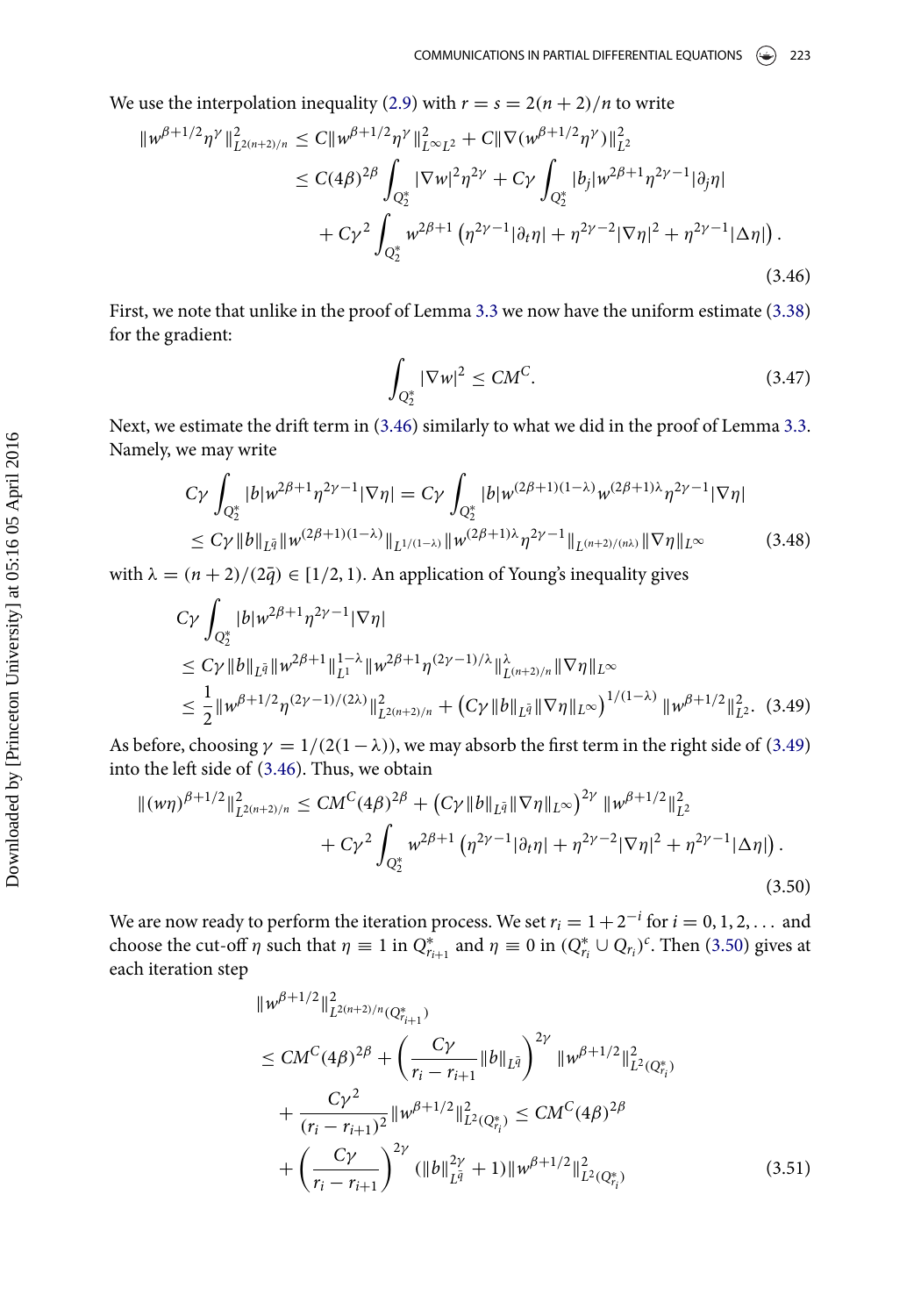since  $\gamma \geq 1$ . Thus, we have the relation

<span id="page-17-0"></span>
$$
\|w^{\beta+1/2}\|_{L^{2(n+2)/n}(Q_{r_{i+1}}^*)}^2 \le CM^C \left(\frac{C\gamma}{r_i - r_{i+1}}\right)^{2\gamma} \left((4\beta)^{2\beta} + \|w^{\beta+1/2}\|_{L^2(Q_{r_i}^*)}^2\right) \tag{3.52}
$$

between consecutive scales. As in the proof of Lemma [3.3](#page-11-0) we use it with  $\beta_i = (\chi^i - 1)/2$ where  $\chi = (n + 2)/n$  but this time we may allow  $\beta$  (and thus *i*) to be arbitrarily large. We obtain

$$
\|w\|_{L^{x^{i+1}}(Q^*_{r_{i+1}})}^{x^i} \le CM^C 2^{\gamma(i+1)} \left( (2\chi^i)^{x^i} + \|w\|_{L^{x^i}(Q^*_{r_i})}^{x^i} \right)
$$
  

$$
\le CM^C 2^{\gamma(i+1)} \left( 2\chi^i + \|w\|_{L^{x^i}(Q^*_{r_i})} \right)^{x^i}
$$
(3.53)

for  $i = 0, 1, 2, \ldots$  Iterating the inequality

$$
||w||_{L^{\chi^{i+1}}(Q^*_{r_{i+1}})} \le (CM)^{C/\chi^i} 2^{2\gamma(i+1)/\chi^i} \left(2\chi^i + ||w||_{L^{\chi^i}(Q^*_{r_i})}\right)
$$
(3.54)

obtained from [\(3.52\)](#page-17-0) by taking  $1/\chi^i$  power on both sides, we get

<span id="page-17-1"></span>
$$
||w||_{L^{\chi^{i+1}}(Q_{r_{i+1}}^*)} \le CM^C\left(\chi^{i+1} + ||w||_{L^1(Q_1^*)}\right). \tag{3.55}
$$

By Lemmas [3.2](#page-8-1) and [3.3,](#page-11-0) we have

$$
||w||_{L^{1}(Q_{1}^{*})} \le CM^{C}||w||_{L^{\alpha}(Q_{2}^{*})} \le CM^{C}
$$
\n(3.56)

which together with  $(3.55)$  implies

$$
||w||_{L^{\chi^{i+1}}(Q_{r_{i+1}}^*)} \le CM^C \chi^{i+1}.
$$
\n(3.57)

Thus, we may conclude

$$
\left(\int_{Q_1^*} w^{2\beta+1}\right)^{1/(2\beta+1)} \le CM^C(2\beta+1)
$$
\n(3.58)

for all  $\beta > 0$ , and

$$
\int_{Q_1^*} \frac{(p_0 w)^{2\beta+1}}{(2\beta+1)!} \le (C p_0 M^C e)^{2\beta+1} \le \frac{1}{2^{2\beta+1}} \tag{3.59}
$$

provided  $p_0 = (2CM^C e)^{-1}$ . The last inequality leads to the estimate

<span id="page-17-2"></span>
$$
\int_{Q_R^*} \left(\frac{u}{K}\right)^{p_0} \leq CR^{n+2},\tag{3.60}
$$

where the constant  $K$  is defined in  $(3.4)$  and

$$
M_R = 1 + (R^{1 - n/2} ||b||_{L^{\infty}L^2})^2 + R^{1 - (n+2)/\bar{q}} ||b||_{L^{\bar{q}}}.
$$

We apply Lemma [3.2](#page-8-1) and [\(3.60\)](#page-17-2) to the translated in time cylinder  $Q_R^*(0, -4R^2)$  and obtain

$$
\int_{Q_R^*(0,-4R^2)} \left(\frac{u}{K}\right)^{p_0} \leq CR^{n+2}
$$
\n(3.61)

with  $K = \exp(\int_{B_{3R}} \eta^2(x) \log u(x, 0) dx)$ .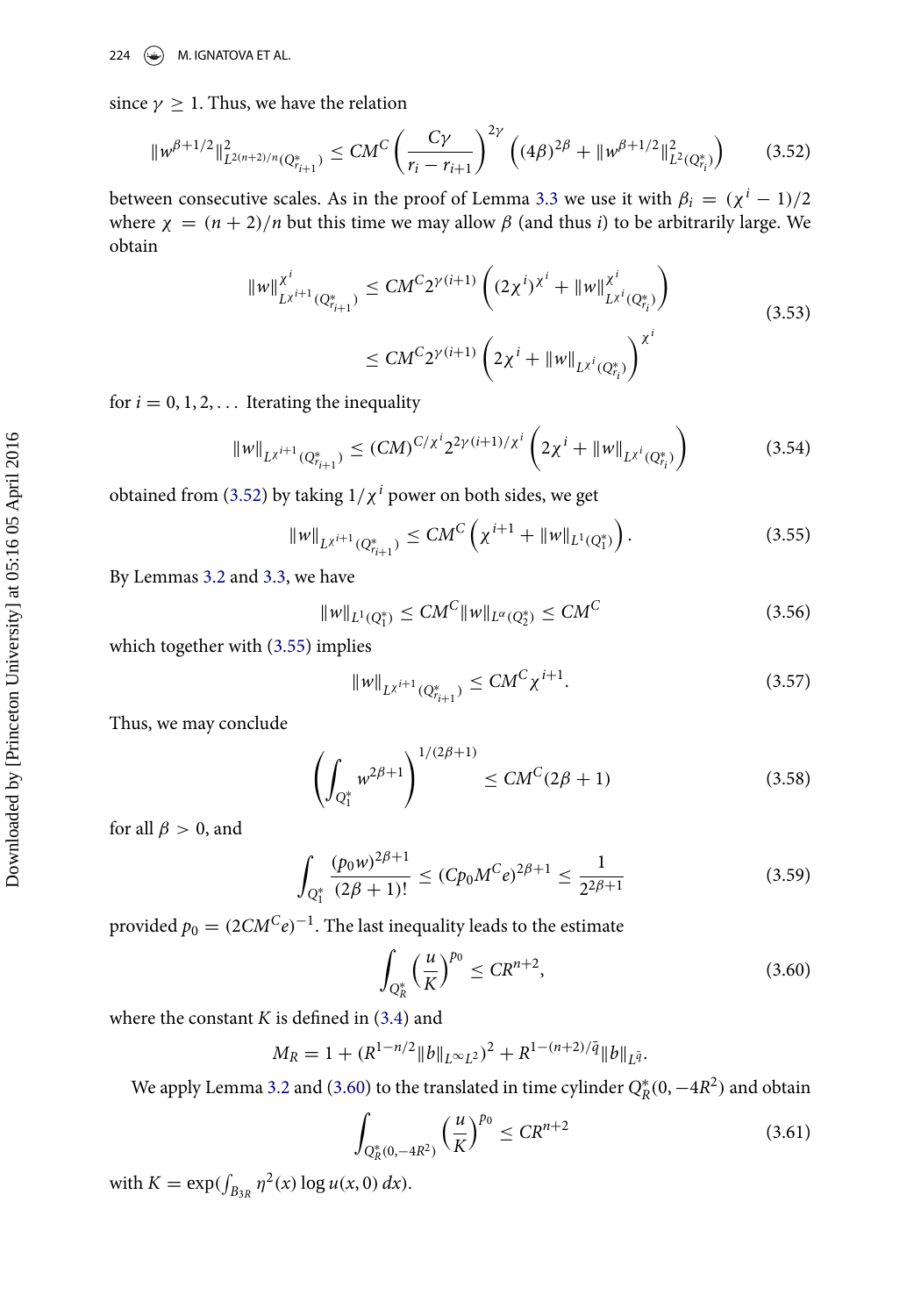<span id="page-18-0"></span>If u is a supersolution to [\(2.1\)](#page-3-1), then  $log_+(K/u)$  is a subsolution to (2.1). The last ingredient in the proof of Lemma [3.1](#page-8-0) is the following result.

**Lemma 3.5.** We have

<span id="page-18-3"></span>
$$
\sup_{Q_R} \log_+\left(\frac{K}{u}\right) \le C\left(1 + (R^{1-(n+2)/\bar{q}} \|b\|_{L^{\bar{q}}})^{1/(2-(n+2)/\bar{q})}\right)^{C(n)},\tag{3.62}
$$

where

<span id="page-18-1"></span>
$$
K = \exp\left(\int_{B_{3R}} \eta^2(x) \log u(x, 0) \, dx\right). \tag{3.63}
$$

*Proof of Lemma [3.5.](#page-18-0)* We apply Lemma [2.1](#page-3-0) for the positive subsolution  $log_+(K/u)$  to [\(2.1\)](#page-3-1) with  $p \in (0, 1)$  to obtain

<span id="page-18-2"></span>
$$
\sup_{Q_R} \log_+ \frac{K}{u} \le C \left( 1 + (R^{1 - (n+2)/\bar{q}} \|b\|_{L^{\bar{q}}})^{1/(2 - (n+2)/\bar{q})} \right)^{(n+2)/p} R^{-(n+2)/p} \left\| \log_+ \frac{K}{u} \right\|_{L^p(Q_{2R})}.
$$
\n(3.64)

Now, let  $v = \log(u/K)$  with K given by [\(3.63\)](#page-18-1). We have  $v = -\log(K/u)$  and  $\log_+(K/u)$  $log_-(u/K)$ . The choice of K implies that

$$
\int_{B_{3R}} \eta^2(x) \nu(x,0) \, dx = 0.
$$

We may proceed as in the proof of Lemma [3.2](#page-8-1) to conclude

$$
\left\| \log_{+} \frac{K}{u} \right\|_{L^{p}(Q_{2R})} \leq CR^{(n+2)/p},\tag{3.65}
$$

 $\Box$ 

 $\Box$ 

which, combined with [\(3.64\)](#page-18-2) proves [\(3.62\)](#page-18-3).

Proof of Lemma [3.1.](#page-8-0) Lemma [3.5](#page-18-0) is, actually, an upper bound on K, or a lower bound on inf $_{Q_R} u$ :

$$
K \leq C \exp\left( \left( 1 + (R^{1 - (n+2)/\bar{q}} \|b\|_{L^{\bar{q}}})^{1/(2 - (n+2)/\bar{q})} \right)^{C(n)} \right) \inf_{Q_R} u,
$$
 (3.66)

which together with [\(3.60\)](#page-17-2) gives

$$
\left(CR^{-n-2}\int_{Q_R^*(0,-4R^2)}u^{p_0}\right)^{1/p_0} \le K \le C\exp\left(1+(R^{1-(n+2)/\bar{q}}\|b\|_{L^{\bar{q}}})^{1/(2-(n+2)/\bar{q})}\right)^{C(n)}\inf_{Q_R}u.
$$
\n(3.67)

Thus, the proof of Lemma [3.1](#page-8-0) is complete.

Proof of Theorem [1.1.](#page-2-0) The Harnack inequality [\(1.6\)](#page-2-1) is obtained as a direct consequence of Lemmas [2.1](#page-3-0) and [3.1.](#page-8-0) Indeed, combining the estimates [\(2.2\)](#page-4-0) and [\(3.1\)](#page-8-5), we conclude

$$
\sup_{Q_{R/2}(0,-3R^2)} u \le \left( C + C(R^{1-(n+2)/\bar{q}} \|b\|_{L^{\bar{q}}})^{1/(2-(n+2)/\bar{q})} \right)^{C(n)/p_0} \inf_{Q_R} u \tag{3.68}
$$

for any Lipschitz solutions u to [\(2.1\)](#page-3-1), where  $p_0 = 1/(CM_R^C)$  and  $M_R$  given in [\(3.2\)](#page-8-6).  $\Box$